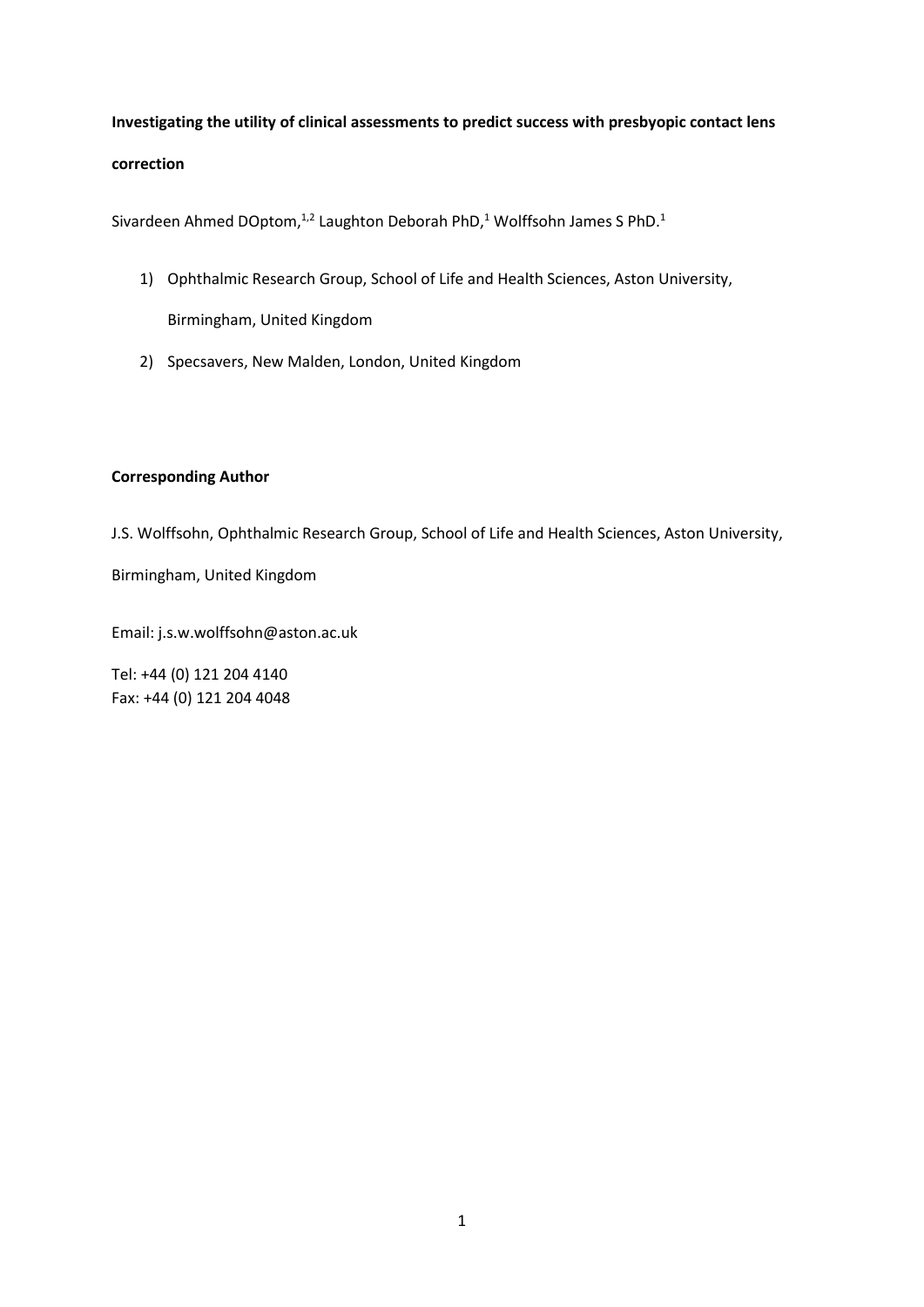#### **Abstract**

**Purpose:** To determine the utility of a range of clinical and non-clinical indicators to aid the initial selection of the optimum presbyopic contact lens. In addition, to assess whether lens preference was influenced by the visual performance compared to the other designs trialled (intrasubject) or compared to participants who preferred other designs (inter-subject).

**Methods:** A double-masked randomised crossover trial of Air Optix Aqua multifocal, PureVision 2 for Presbyopia, Acuvue OASYS for Presbyopia, Biofinity multifocal and monovision was conducted on 35 presbyopes (54.3±6.2 years). Participant lifestyle, personality, pupil characteristics and aberrometry were assessed prior to lens fitting. After 4 weeks of wear, high and low contrast visual acuity (VA) under photopic and mesopic conditions, reading speed, Near Activity Visual Questionnaire (NAVQ) rating, subjective quality-of-vision scoring, defocus curves, stereopsis, halometry, aberrometry and ocular physiology were quantified.

**Results:** After trialling all the lenses, preference was mixed (n=12 Biofinity, n=10 monovision, n=7 Purevision, n=4 Air Optix Aqua, n=2 Oasys). Lens preference was not dependent on personality (F=1.182, *p*=0.323) or the hours spent working at near (*p*=0.535) or intermediate (*p*=0.759) daily. No intersubject or strong intrasubject relationships emerged between lens preference and reading speed, NAVQ rating, halo size, aberrometry or ocular physiology (*p*>0.05).

**Conclusions:** Participant lifestyle and personality, ocular optics, contact lens visual performance and ocular physiology provided poor indicators of the preferred lens type after 4 weeks of wear. This is confounded by the wide range of task visual demands of presbyopes and the limited optical differences between current multifocal contact lens designs.

**Key words:** Contact lenses; multifocal; simultaneous images; monovision; presbyopia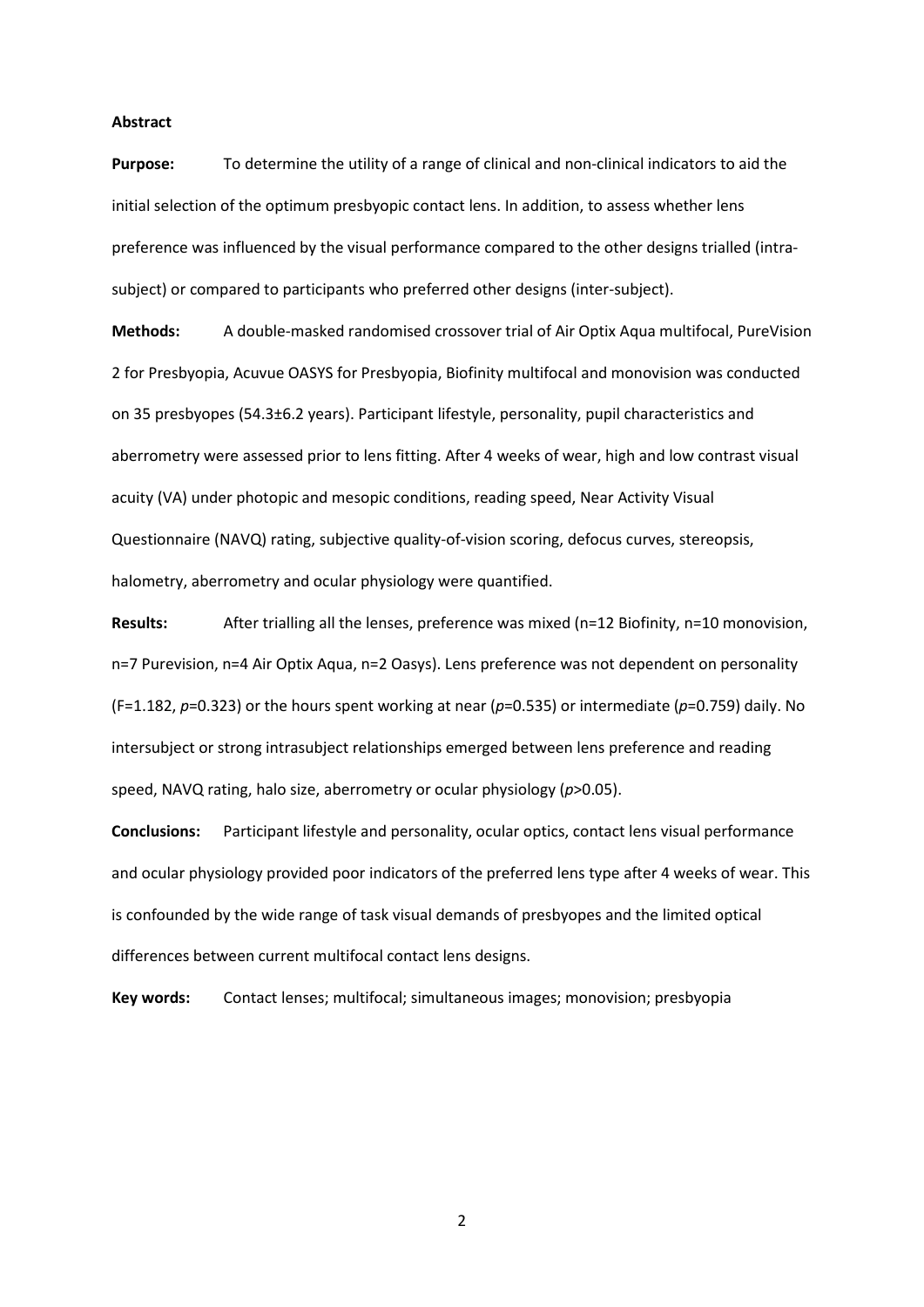#### **Introduction**

Presbyopic contact lenses offer a versatile vision correction option for presbyopic individuals, who are reportedly becoming increasingly more active than their predecessors [1]. However, an international survey reporting data from 2005-9 revealed the majority of presbyopic contact lens patients were fitted with non-presbyopic corrections [2], perhaps suggesting eye care practitioner awareness, fitting skills or confidence in presbyopic contact lens performance may be deficient. Indeed, data suggest it is unwise to rely on initial consulting room tests to predict the success of presbyopic contact lens options [3, 4], at least for older designs. Therefore, the utility of additional indicators, clinical and/or non-clinical, to aid the initial selection of the optimum presbyopic lens would be beneficial, reducing the presbyopic contact lens drop-out rate and minimising chair time.

In addition to routine contact lens fit data (including pupil size), ocular aberrations may also influence presbyopic contact lens performance and acceptance [5-7]. Simultaneous image design multifocal contact lenses induce concentric zones of varying power or transition in power within the pupil, altering aberrations [8]. Centre-near multifocal contact lenses typically induce negative spherical aberration, whereas centre -distance multifocal contact lenses induce positive spherical aberration [7]. However, the retinal image is created from the combination of ocular aberrations in combination with the lens design, so the patient's pre-existing ocular aberration may influence the preference and performance of multifocal contact lens designs.

Potentially important non-clinical indicators may include patient lifestyle and personality. For example, an individual who plays tennis regularly is likely to prefer multifocal contact lenses when compared to monovision contact lenses due to the superior stereoacuity afforded by multifocal contact lens designs [9, 10]. Assessment of patient personality may also help to determine patient motivation and the likelihood of accepting a compromise in distance vision to gain intermediate or near clarity [11-13]. Individuals who are easy going and optimistic are the most likely candidates for presbyopic contact lens success [13].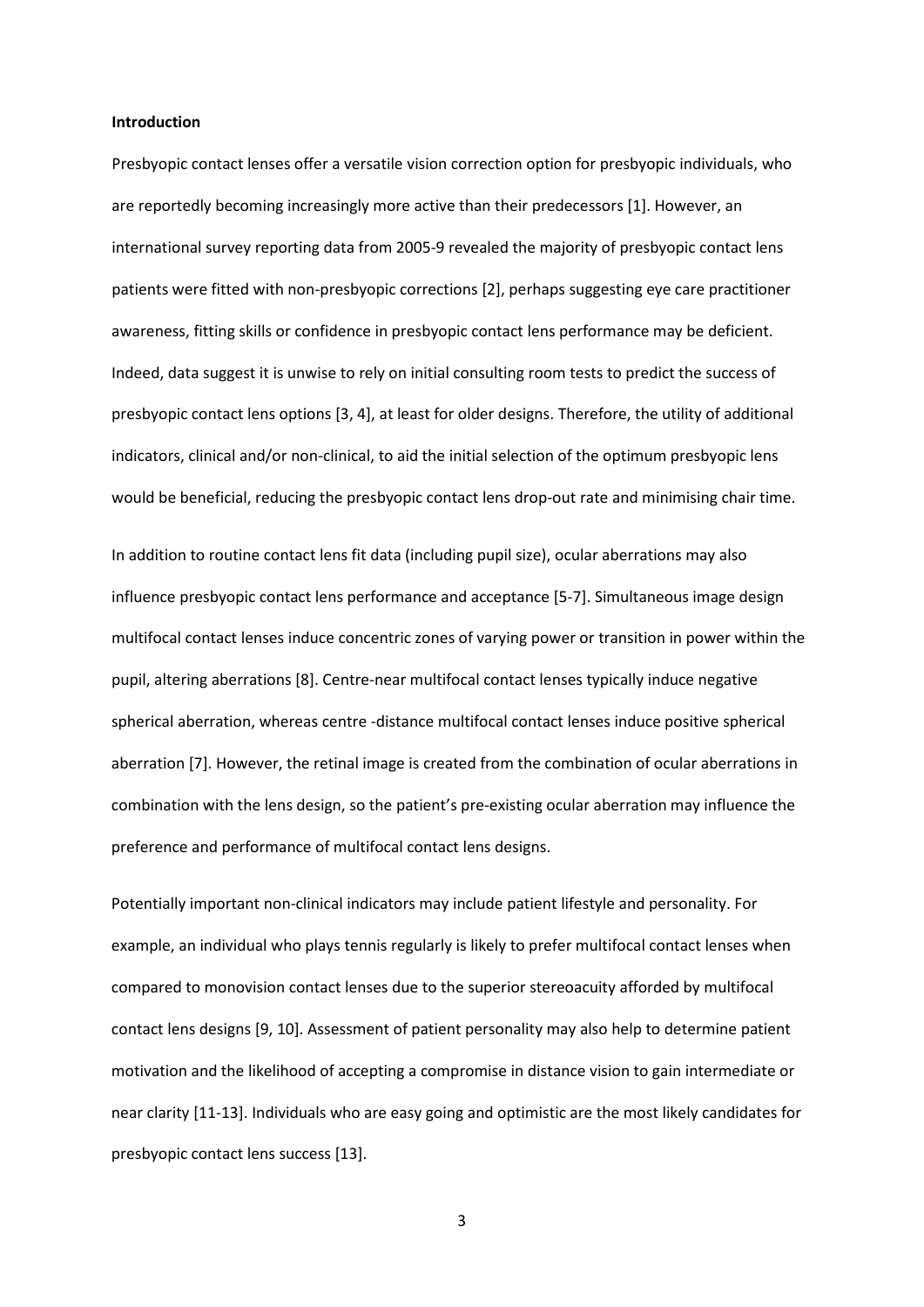The main aim of this study was to determine the utility of a range of clinical and non-clinical indicators to aid the initial selection of the optimum presbyopic lens. In addition, secondary investigations were conducted to determine whether lens preference was influenced by the visual performance of the preferred lens compared to participants who preferred other designs (intersubject) or compared to participants who preferred other designs (inter-subject).

## **Method**

The study design was a double-masked randomised controlled crossover trial, which was approved by the Aston University Ethics Committee and was conducted in accordance with the tenets of the Declaration of Helsinki. Thirty-five presbyopic patients (77% female) with a mean age of 54.3 ± 6.2 years (range 42 to 65 years) and a spectacle refraction of between -8.00 and +3.25D with +1.25 to +2.50D near addition were recruited from a community optometric practice in the South West of London to participate in the study. Participants were screened to exclude those with a positive history of systemic disease, ocular disease or abnormalities (including corneal endothelial dystrophy, guttata, recurrent corneal erosion), corneal surgery, lenticular opacities, intraocular surgery, astigmatism >0.75D, amblyopia (>0.1 logMAR difference in visual acuity between eyes), heterotropia or anisometropia (> 1.00 D mean spherical equivalent difference between eyes)). Informed written consent was obtained from all the participants after an explanation of the nature and possible consequences of the study. Ocular examination revealed all participants attained <0.00 logMAR distance visual acuity in each eye and had no binocular vision abnormalities. Seven of the cohort were neophytes and of the 28 (80%) currently wearing contact lenses, two had previously worn presbyopic contact lenses; however no one had previously worn the contact lenses trialled in the present investigation.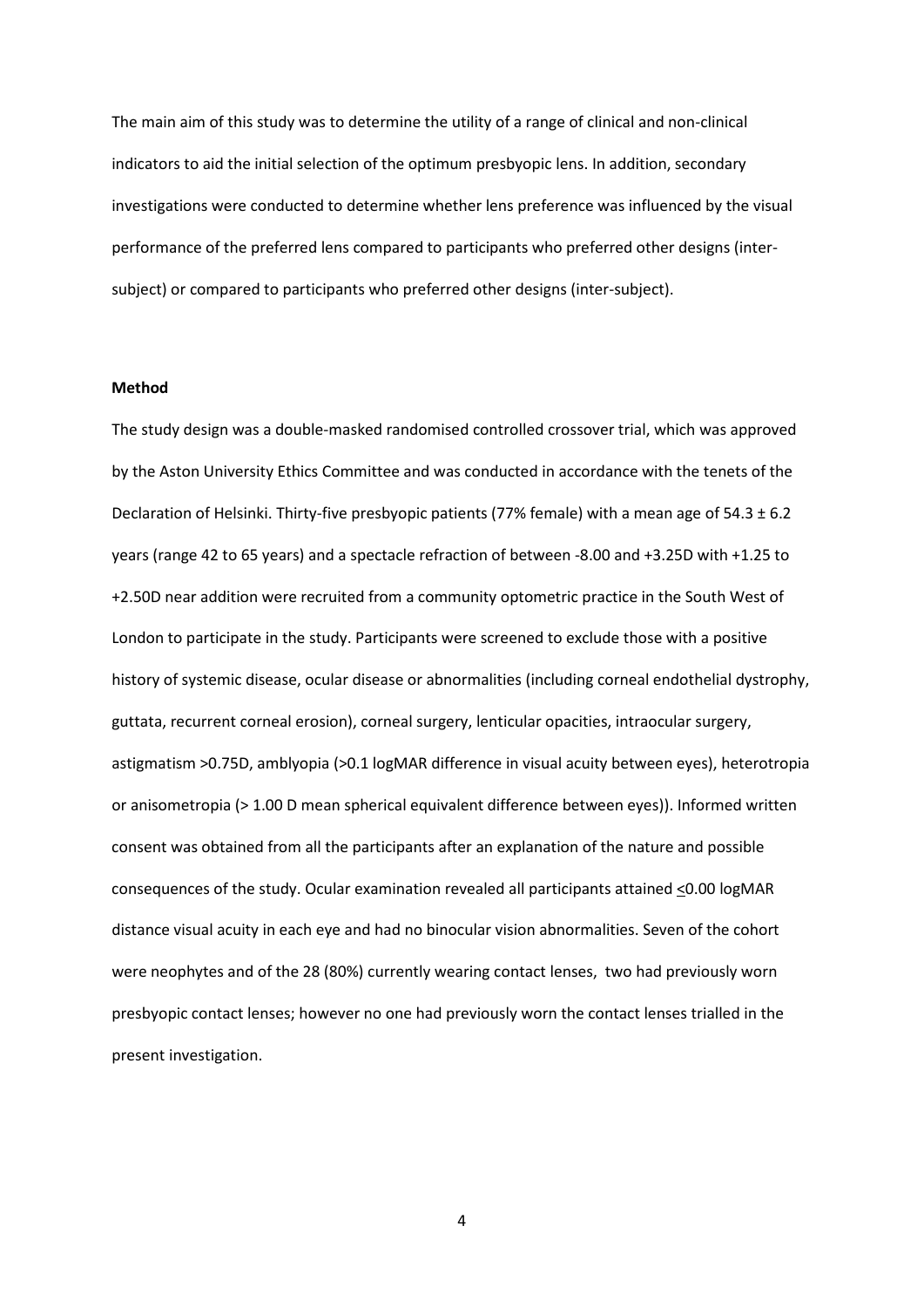#### *Assessment of lifestyle and personality*

Prior to contact lens fitting, each participant completed a questionnaire designed to determine the lifestyle of each participant and included questions from previous multifocal contact lens and refractive error studies [9, 14, 15]. The questions examined whether the participant worn glasses (no, only for some tasks at these distances, sometimes, all of the time), the time participants spent conducting near and intermediate tasks on average each day and the relative importance of performing tasks as these distances without glasses (very important, important or not important), the distance they held a book (close to their face, chest level or in their lap), roughly how far away did they do intermediate tasks such as reading (position indicated measured in centimetres), whether they drove at night (no, occasionally, nightly, as a profession) and visual activities conducted on a regular basis (and whether they desired to perform these without glasses, Figure 1). A personality assessment was also incorporated into the questionnaire by asking the participant to self-report their personality traits on a linear 0 to 10 scale, where 0 represented easy going and 10 represented a perfectionist. This question was taken from the one item previously found to influence monovision choice from Cattell's 16 Personality Factor (16 PF) test.[16]

#### *Assignment of contact lenses*

After a full eye examination, participants were randomly assigned to be initially fitted with either Air Optix Aqua multifocal (Alcon, Texas, USA), PureVision 2 for Presbyopia multifocal (Bausch & Lomb, New York, USA), Acuvue OASYS for Presbyopia (Vistakon, Division of Johnson & Johnson Vision Care, Florida, USA), Biofinity multifocal (CooperVision, New York, USA) or monovision with Biofinity single vision (CooperVision, New York, USA) contact lenses. Each lens was strictly fitted according to each respective lens manufacturer's guidelines. Biofinity was the only design where for the higher adds of +2.00D and +2.50D, a different design is recommended (centre distance in the dominant eye and centre near in the non-dominant eye) in each eye. Eye dominance (sensory) was established by three successive consistent trials of the eye that resulting in greatest uncomfortably blurred visual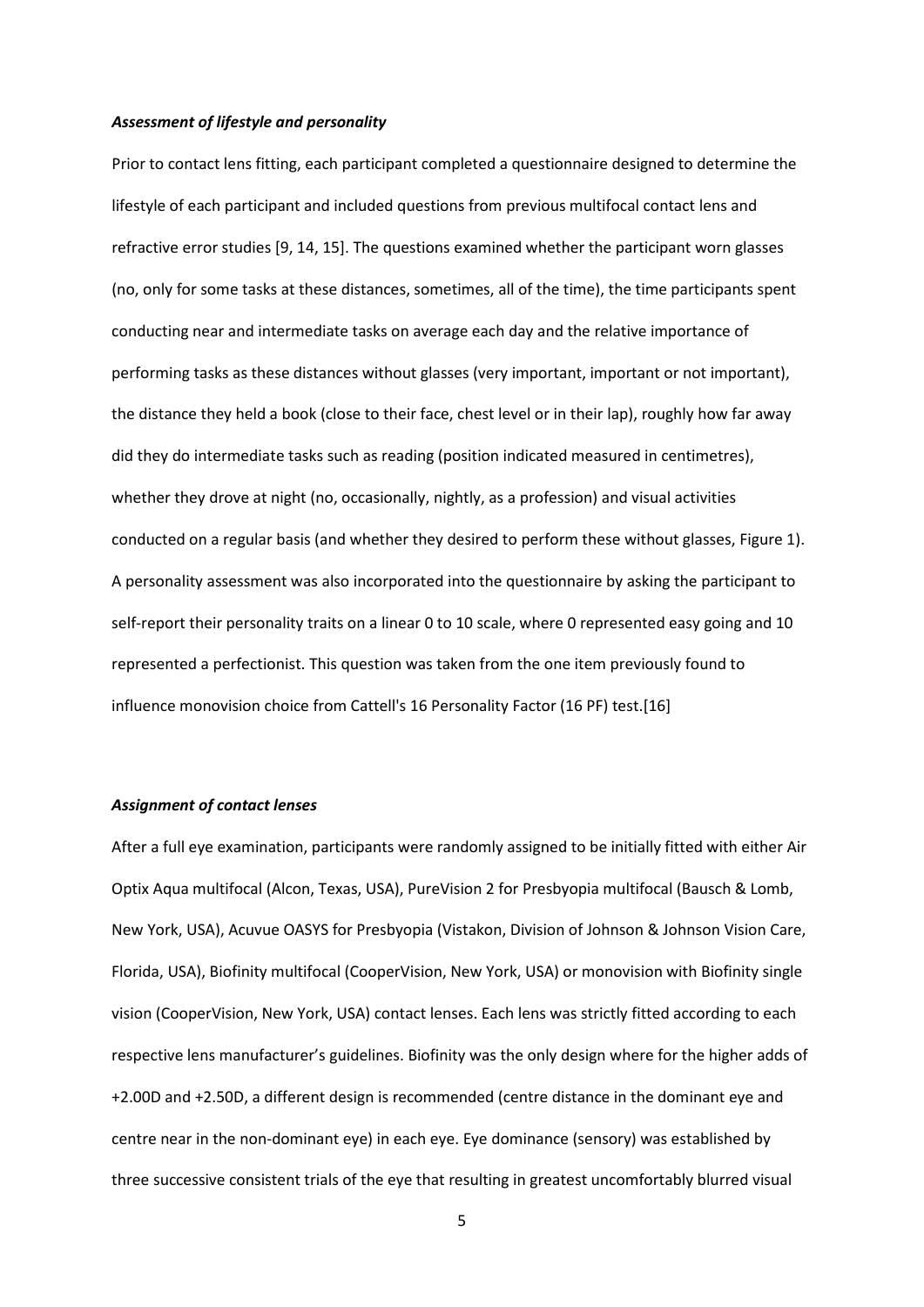percept when blurred with a +1.50D lens being the dominant eye.[17] Participants trialling monovision were fitted with a contact lens to correct their distance refractive error in their dominant eye, and the near prescription in the contralateral eye. The participant remained masked as to which lens design they had been prescribed, and were provided with the contact lenses in an unmarked case by an unmasked practitioner. All the participants were provided with a supply of preservative-free multi-purpose solution and case (Synergi, Sauflon, Twickenham, UK) and talked through the cleaning regimen including rubbing and rinsing. Participants were asked to wear the contact lenses each day for as long as possible, up to a maximum of 12 hours per day, for 4 weeks. After 4 weeks of contact lens wear, each participant returned for an assessment of visual function and ocular physiology before being randomly assigned the next lens type (no wash-out period as lenses assessed after a month's wear when there are unlikely to be any residual effects of previous lens wear) . All participants wore all lenses and the fitting was conducted at the beginning of the months wear.

## *Assessment of visual function and ocular physiology*

A second researcher, who was masked to the lens design and brand worn, conducted the 4 week assessment after the participant had worn the lenses for at least 3 hours that day. The assessments of each lens type were scheduled at the same time of day  $\pm$  1 hour for each participant.

Binocular high (95%) and low (12.5%) contrast distance visual acuity was measured using a 6 m computerized logMAR chart (David Thomson Chart 2000, IOO Marketing, London, UK) under both photopic (85 cd/m<sup>2</sup>) and mesopic (5 cd/m<sup>2</sup>) lighting conditions. Reading speed and critical print size were evaluated with a mobile app reading speed test [8]. Subjective evaluation of near visual ability was assessed with the Near Activity Visual Questionnaire (NAVQ) [9] and participants rated their quality of vision on a 10-point scale (10 being excellent) when viewing an iPhone 4S apps navigation screen for 30s (Apple, Cupertino, CA, USA) held at their habitual working distance under 85 cd/m<sup>2</sup> lighting conditions.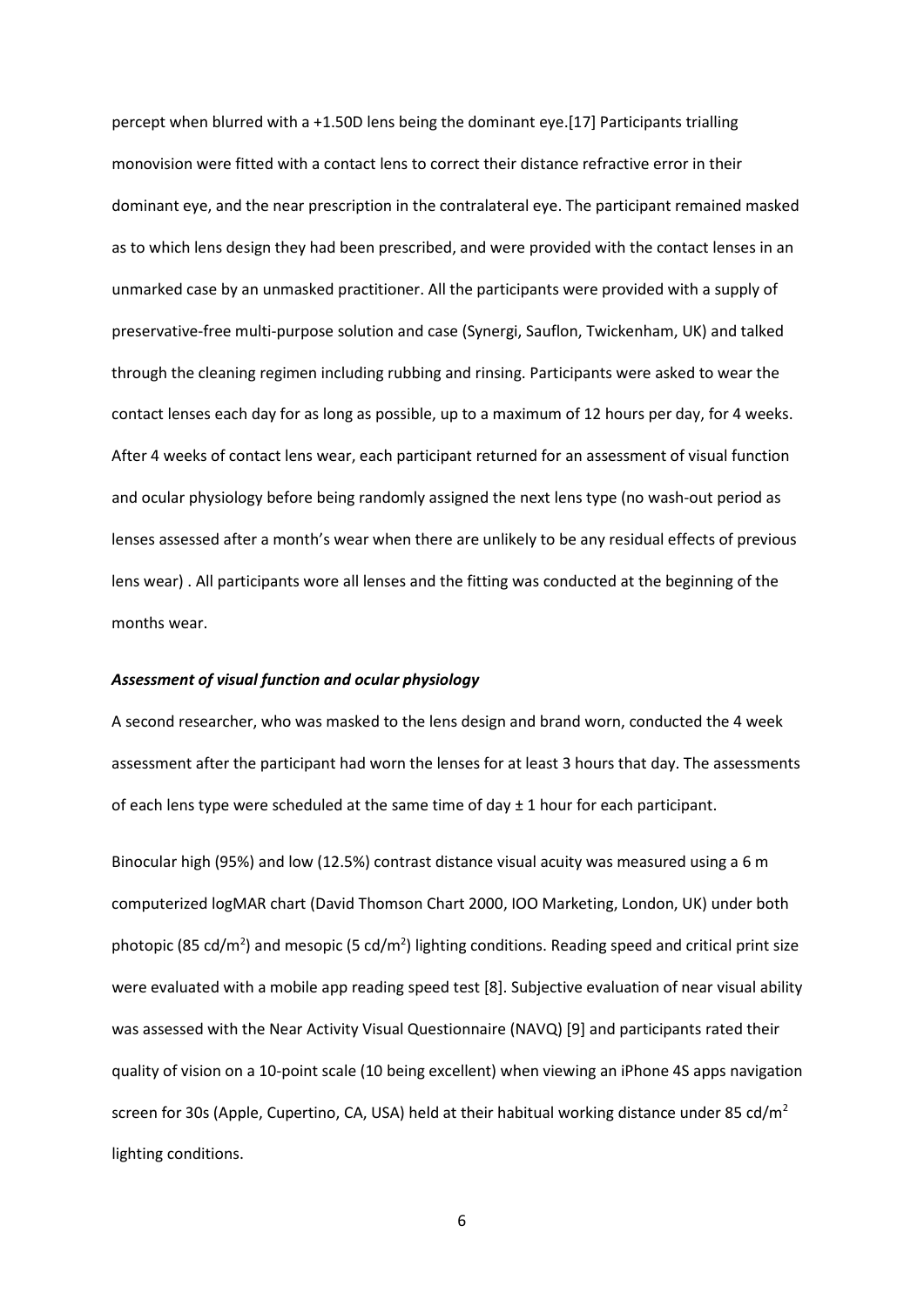Defocus curves were measured binocularly over the range of +1.50DS to -5.00DS in 0.50DS steps, with randomised logMAR high contrast letter sequences and lens presentation.[20] Stereoacuity was assessed binocularly using the TNO random dot stereogram test held at 40cm (Lameris Ootech B.V., Nieuwegein, Holland). Halometry was used to quantify the radial glare in 8 meridians around a light source [21]. Aberrometry was measured using a KR-1W Wavefront Analyzer (Topcon, Tokyo, Japan) with and without a contact lens *in situ*. The aberrometer also measured the pupil size with the inbuild camera and calculated the decentration of the pupil (direction and magnitude) relative to the visual axis.

Slit lamp biomicroscopy was performed at each 4 week visit after lens removal to evaluate bulbar, limbal and the palpebral hyperaemia (with lid eversion) and the corneal staining (with fluorescein), graded using the Efron grading scale in 0.5 steps.

After trialling all 5 contact lenses, participants were asked to choose their preferred presbyopic correction (i.e. "no preference" was not an option).

### *Statistical analysis*

Data from the right eye only was included in analysis of all parameters except for aberrations and pupil size, where the analysed eyes were grouped as ocular dominant or non-dominant. Mean  $\pm$  a standard deviation are reported in the text and tables. Failure to correctly recognize plate IV on the TNO stereopsis test was allocated a score of 540 minutes of arc, one step between plates below plate IV. The repeated measures design allowed sufficient degrees of freedom for the analyses to be powered even with only a few participants preferring some lens designs [22]. However, when comparing individual visual performance measures only Biofinity, Purevision 2 and monovision had sufficient numbers preferring each of these presbyopic lens options to allow comparison.

Lifestyle characteristics were found to be not normally distributed (Kolmogorov-Smirnov test *p*<0.05), therefore non-parametric rank analysis of variance (Independent samples Kruskal-Wallis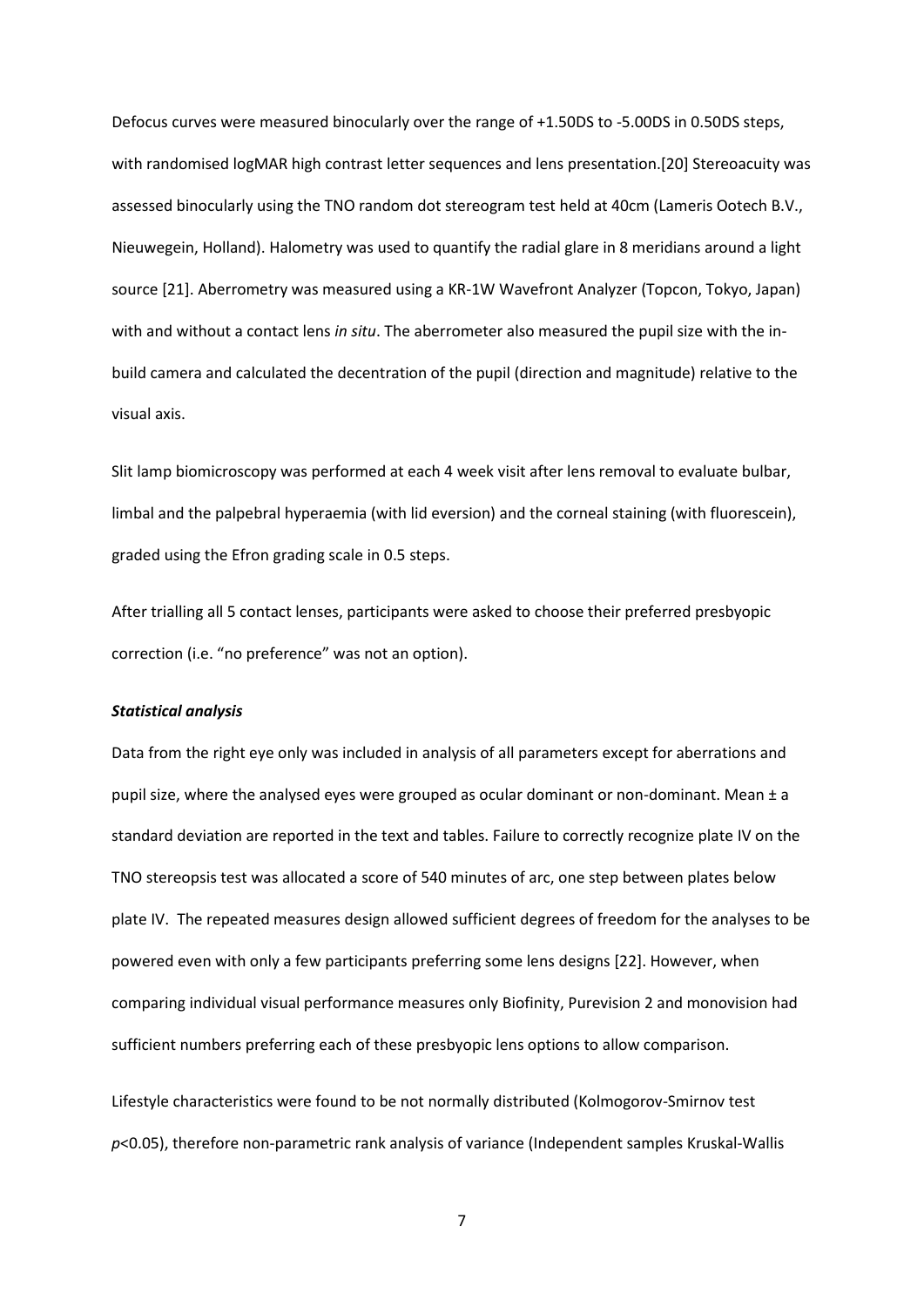distribution comparison Test) was conducted. Baseline pupil parameters, aberrations, age, computer working distance and near addition power were found to be normally distributed (Kolmogorov-Smirnov test  $p$ >0.05), therefore parametric repeated measures analysis of variance was conducted.

Pupil measurements, defocus acuities and aberrations after 4 weeks were found to be normally distributed (Kolmogorov-Smirnov test p > 0.05), therefore parametric t-tests or repeated measures analysis of variance was conducted. For the other metrics, Friedman non-parametric testing was employed. SPSS Version 20 (IBM Corporation, New York, USA) was used.

The cohort was divided according to overall lens preference to compare whether lens preference was influenced by the visual performance compared to the other designs trialled (intra-subject) or compared to participants who preferred other designs (inter-subject).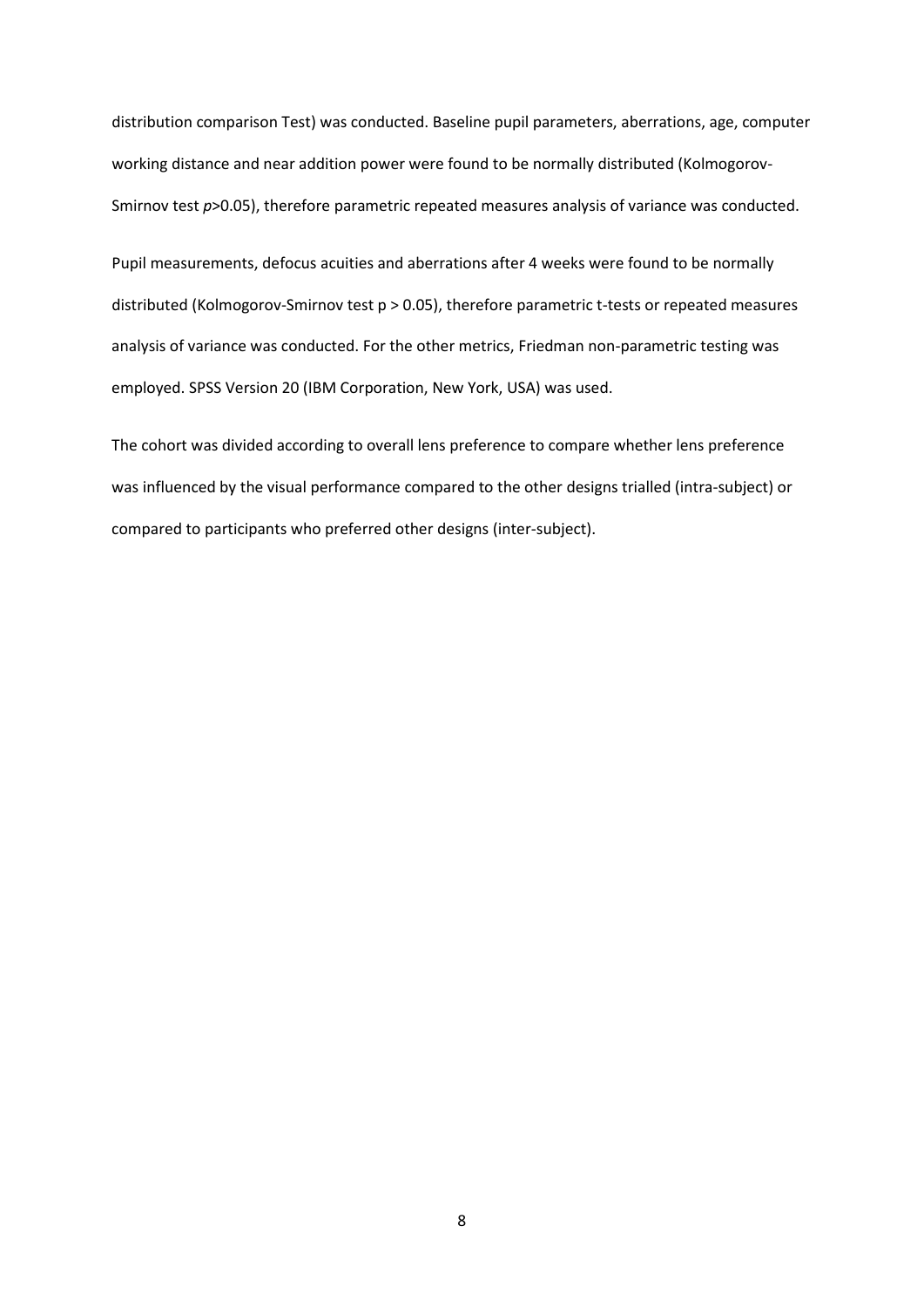### **Results**

All participants completed the student and reported achieving at least 8 hours wearing time each day.

### *Contact lens preference*

At the end of the study, 10 participants (29%) preferred monovision, 12 (34%) preferred Biofinity, 7 (20%) preferred Purevision, 4 (11%) preferred Air Optix Aqua and 2 (6%) preferred Oasys multifocal contact lenses. As the least preferred options, Air Optix Aqua and Oasys lenses were excluded from subsequent analysis.

#### **Baseline Data Predictive Ability**

#### • *Demographics*

No difference in contact lens preference emerged based on gender (*p*=0.756), age (F = 1.761; p = 0.192), refractive error (F = 2.117;  $p = 0.141$ ) or magnitude of the near addition power (F=0.137, *p*=0.967)

### • *Lifestyle*

All participants reported using glasses at least some of the time before the study with the median usage reported to be 'all of the time'. Participants self-reported conducting near tasks for  $4.1 \pm 2.1$ hours and intermediate tasks for  $5.6 \pm 2.3$  hours per day and graded both tasks as "important" (median rating). Books were most commonly held at chest level (median rating) and computer screens were estimated to be set a distance of 55 ± 15 cm from the participant. Night driving was reported to be undertaken 'occasionally' (median rating). Contact lens preference was not related to reported glasses usage (*p*=0.117), the importance of near (*p*=0.287) or intermediate (*p*=0.346) work or the hours spent working at near (*p*=0.535) or intermediate (*p*=0.759) per day , the distance of book reading (*p*=0.350), their intermediate working distance (1.927, *p*=0.132) or their night driving status (*p=0.793*).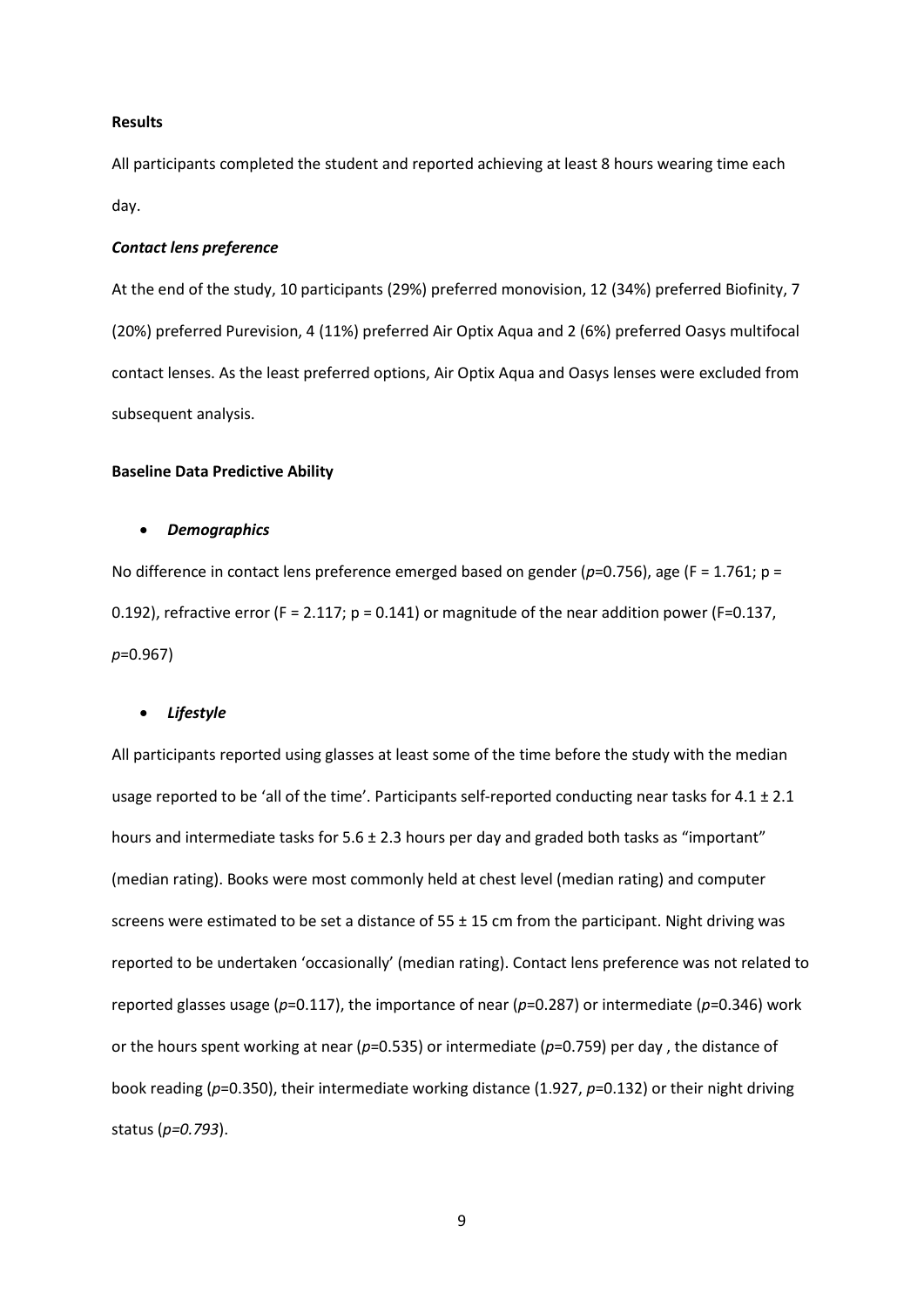Considering the activities performed by over 80% of participants (Figure 1), contact lens preference was not dependent on whether participants read newspapers/books (p=0.629), drove during the day (*p*=0.285) or night (*p*=0.858), dined in restaurants (*p=0.611*), used a computer (*p*=0.702), cooked (*p*=0.382), shopped (*p*=0.899), used a mobile phone (*p*=0.983), did paperwork (*p*=0.194 or watched movies (*p*=0.415).



Figure 1: Proportion of participants who perform each activity listed (complete bar) and the percentage of participants who would like to perform each activity without glasses (dark portion of bar). N=35.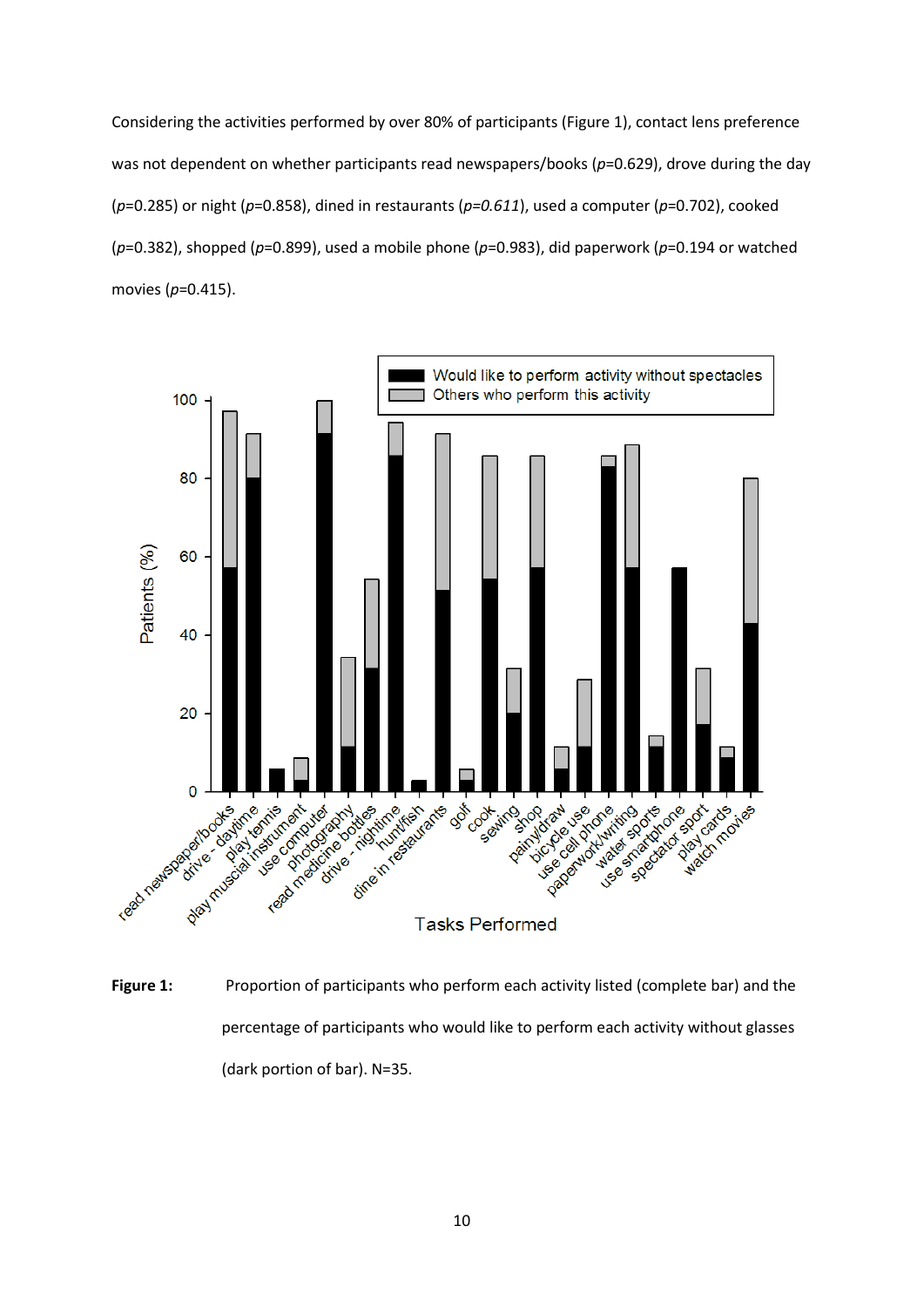## • *Personality*

Most participants rated their personalities as grade 6 (median, range 2-10), indicating a leaning towards participants considered themselves to have perfectionist traits. Personality grading was not indicative of presbyopic contact lens preference (F=1.182, *p*=0.323).

## • *Pupil size and decentration*

Contact lens preference was not dependent on pupil size (F=0.910, *p*=0.471) or ocular dominance (F=1.174, *p*=0.342). The pupil of the dominant eye was significantly larger than the pupil of the nondominant eye (5.27 ± 0.99 mm versus 5.08 ± 1.01 mm; F=4.206, *p*=0.049). Additionally, contact lens preference was not dependent on pupil decentration (magnitude and direction) relative to the visual axis (F=0.641, *p*=0.638) and no interaction with ocular dominance was exhibited (F=0.435, *p*=0.782).

## • *Aberrations*

Naked eye aberrations were not predictive of contact lens preference (Table 1).

|                                 | Overall        |         | With eye dominance |         | With optical component |                           |
|---------------------------------|----------------|---------|--------------------|---------|------------------------|---------------------------|
| <b>Aberrations</b>              |                |         |                    |         |                        | (cornea, lens, whole eye) |
|                                 | <b>F</b> value | p value | <b>F</b> value     | p value | <b>F</b> value         | p value                   |
| Astigmatism                     | 1.535          | 0.217   | 1.416              | 0.253   | 1.196                  | 0.317                     |
| <b>Higher Order Aberrations</b> | 0.703          | 0.596   | 1.266              | 0.305   | 0.591                  | 0.782                     |
| <b>3rd Order Aberrations</b>    | 0.673          | 0.616   | 1.267              | 0.305   | 0.601                  | 0.774                     |
| <b>4th Order Aberrations</b>    | 0.882          | 0.486   | 1.199              | 0.332   | 0.907                  | 0.517                     |
| <b>Trefoil</b>                  | 0.689          | 0.605   | 1.203              | 0.33    | 0.939                  | 0.492                     |
| Coma                            | 0.598          | 0.667   | 1.308              | 0.29    | 0.746                  | 0.651                     |
| <b>Tetrafoil</b>                | 1.001          | 0.423   | 1.717              | 0.172   | 1.38                   | 0.224                     |
| 2nd Order Astigmatism           | 1.04           | 0.403   | 0.88               | 0.488   | 0.887                  | 0.533                     |
| <b>Spherical</b>                | 1.225          | 0.321   | 0.415              | 0.797   | 0.919                  | 0.508                     |

Table 1: Analysis of variance (ANOVA) results comparing naked eye ocular aberrations

according to contact lens preference.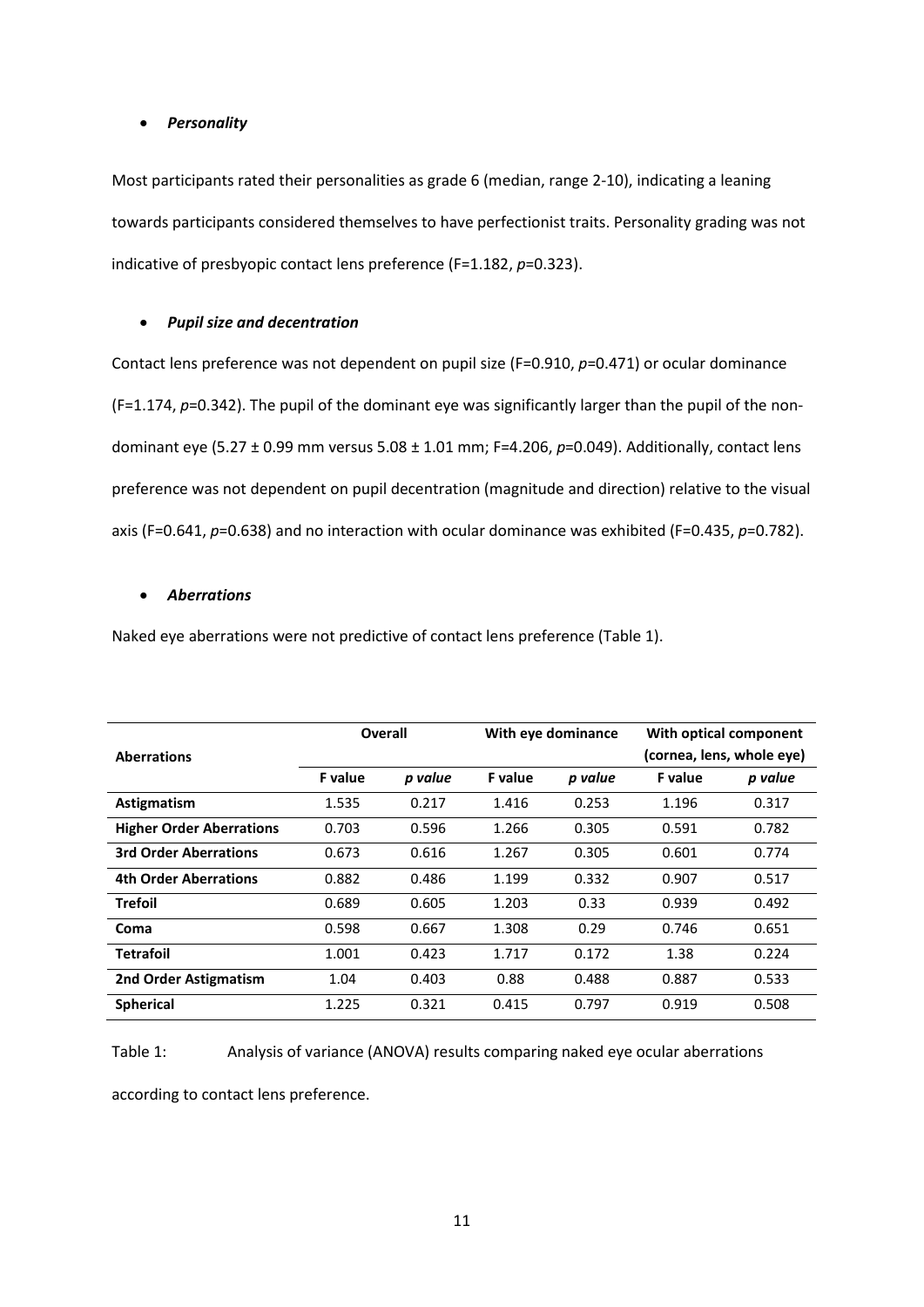*Is contact lens preference based on an individual's better performance with this lens compared to other designs (intra-subject) or better performance with a particular lens design compared to other participants (inter-subject)?* 

• *Visual acuity*

Visual acuity after 4 weeks of adaptation was not related to inter-subject contact lens preference (Table 2), apart from one instance at low contrast under photopic conditions, where the visual acuity of participants who preferred Purevision 2 multifocal lenses was superior to the visual acuity of the remaining cohort attained wearing Purevision 2 lenses. The only intra-subject difference was at high contrast under photopic conditions, where participants who preferred the Biofinity multifocal lenses attained significantly better visual acuity than achieved wearing the other lenses trialled (Table 2). Inter-subject differences represent a comparison between the metrics of participants who preferred one lens type compared to the remaining cohort who did not prefer the lens. Intra-subject differences represent comparisons between the metrics of each participant who preferred one lens type compared to their results attained wearing the other lens types. A bold significance value indicates statistical significance.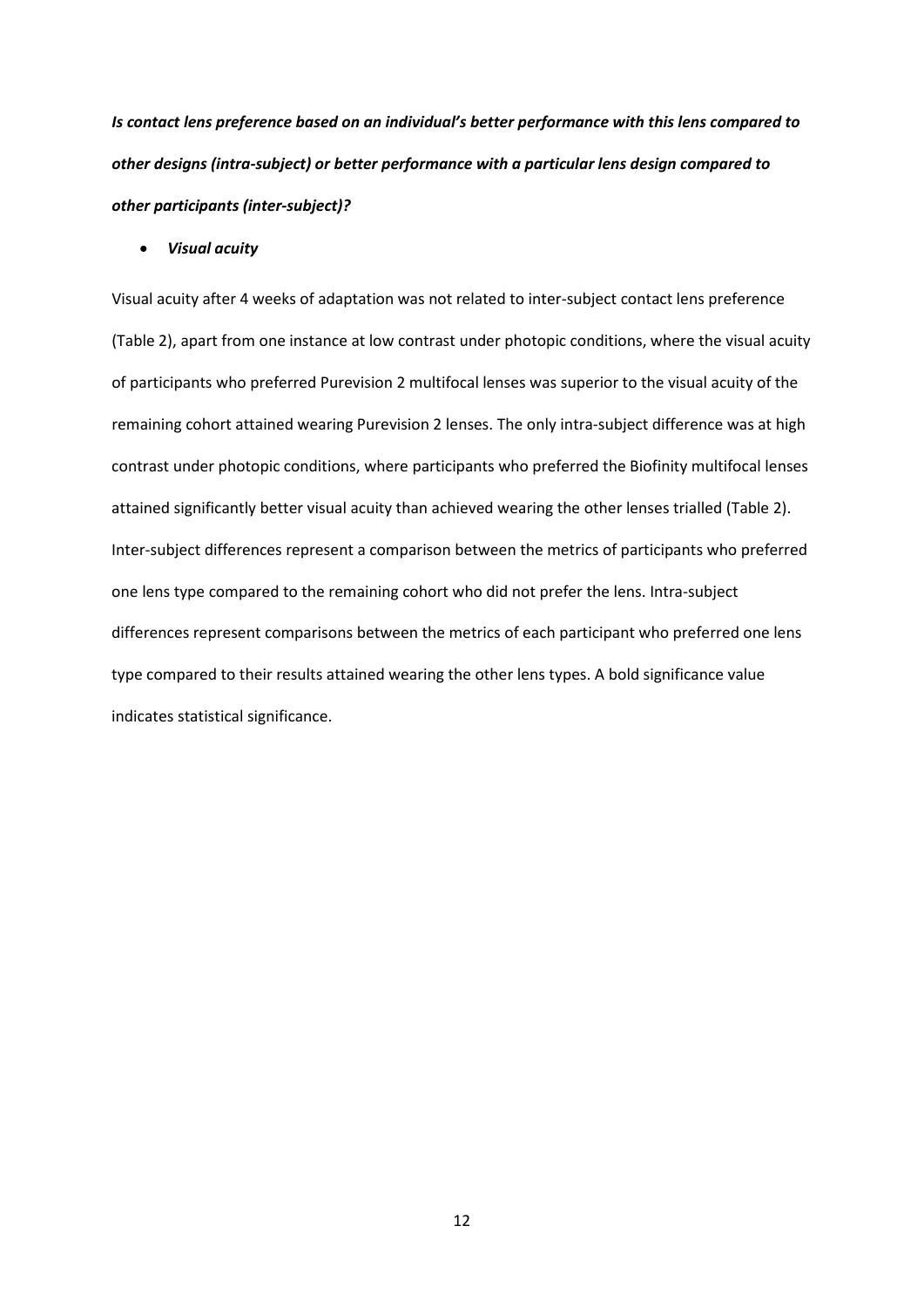|                                                      | Binocular BDCVA<br>(logMAR)    | 95%<br>Photopic CS<br>(logMAR) | Photopic CS 12.5%<br>(logMAR) | Mesopic CS 95%<br><b>IogMAR</b> | Mesopic CS 12.5%<br>(logMAR) | Stereopsis<br>(min/arc) |  |
|------------------------------------------------------|--------------------------------|--------------------------------|-------------------------------|---------------------------------|------------------------------|-------------------------|--|
|                                                      | <b>Biofinity Multifocal</b>    |                                |                               |                                 |                              |                         |  |
| Preferred n=12                                       | $0.04 \pm 0.11$                | $0.04 \pm 0.11$                | $0.18 \pm 0.11$               | $0.06 \pm 0.13$                 | $0.23 \pm 0.16$              | $200.0 \pm 141.5$       |  |
| Non-preferred n=23                                   | $0.11 \pm 0.15$                | $0.11 \pm 0.15$                | $0.29 \pm 0.20$               | $0.15 \pm 0.23$                 | $0.33 \pm 0.28$              | $231.7 \pm 106.2$       |  |
| <b>Significance of inter-</b><br>subject differences | 0.179                          | 0.077                          | 0.179                         | 0.248                           | 0.224                        | 0.460                   |  |
| <b>Significance of intra-</b><br>subject differences | 0.494                          | 0.024                          | 0.521                         | 0.132                           | 0.182                        | 0.029                   |  |
|                                                      | <b>Purevision 2 Multifocal</b> |                                |                               |                                 |                              |                         |  |
| Preferred n=7                                        | $0.07 \pm 0.15$                | $0.07 \pm 0.10$                | $0.12 \pm 0.14$               | $0.09 \pm 0.14$                 | $0.22 \pm 0.12$              | $252.9 \pm 91.4$        |  |
| Non-preferred n=28                                   | $0.08 \pm 0.09$                | $0.08 \pm 0.15$                | $0.25 \pm 0.11$               | $0.14 \pm 0.12$                 | $0.29 \pm 0.12$              | $255.0 \pm 113.6$       |  |
| <b>Significance of inter-</b><br>subject differences | 0.777                          | 0.887                          | 0.007                         | 0.352                           | 0.196                        | 0.963                   |  |
| <b>Significance of intra-</b><br>subject differences | 0.595                          | 0.067                          | 0.311                         | 0.459                           | 0.495                        | 0.038                   |  |
|                                                      | <b>Monovision</b>              |                                |                               |                                 |                              |                         |  |
| Preferred n=10                                       | $0.05 \pm 0.10$                | $0.06 \pm 0.09$                | $0.22 \pm 0.11$               | $0.10 \pm 0.15$                 | $0.23 \pm 0.16$              | $309.0 \pm 131.2$       |  |
| Non-preferred n=25                                   | $0.05 \pm 0.08$                | $0.05 \pm 0.10$                | $0.19 \pm 0.15$               | $0.08 \pm 0.10$                 | $0.22 \pm 0.11$              | $351.6 \pm 140.0$       |  |
| <b>Significance of inter-</b><br>subject differences | 0.999                          | 0.855                          | 0.615                         | 0.566                           | 0.887                        | 0.414                   |  |
| Significance of intra-<br>subject differences        | 0.245                          | 0.567                          | 0.469                         | 0.255                           | 0.704                        | 0.050                   |  |

Table 2: Mean ± standard deviation binocular best distance corrected visual acuity (BDCVA),

acuity at high (95%) and low (12.5%) contrast under photopic and mesopic conditions and stereopsis

in participants preferring Biofinity multifocal lenses, Purevision 2 lenses and monovision lenses.

### *Reading*

No difference in reading speed emerged between participants who preferred Biofinity multifocal lenses (155.3 ± 17.8 wpm versus 154.3 ± 24.4 wpm; *p*=0.897) or Purevision 2 multifocals (147.0 ± 17.7 wpm versus 157.5 ± 20.9 wpm; *p*=0.231) or monovision lenses (159.1 ± 20.3 wpm versus 160.5 ± 24.4 wpm; *p*=0.877) when individually compared to the rest of the cohort who did not prefer each particular lens type (inter-subject). Critical print size (CPS) of participants preferring Biofinity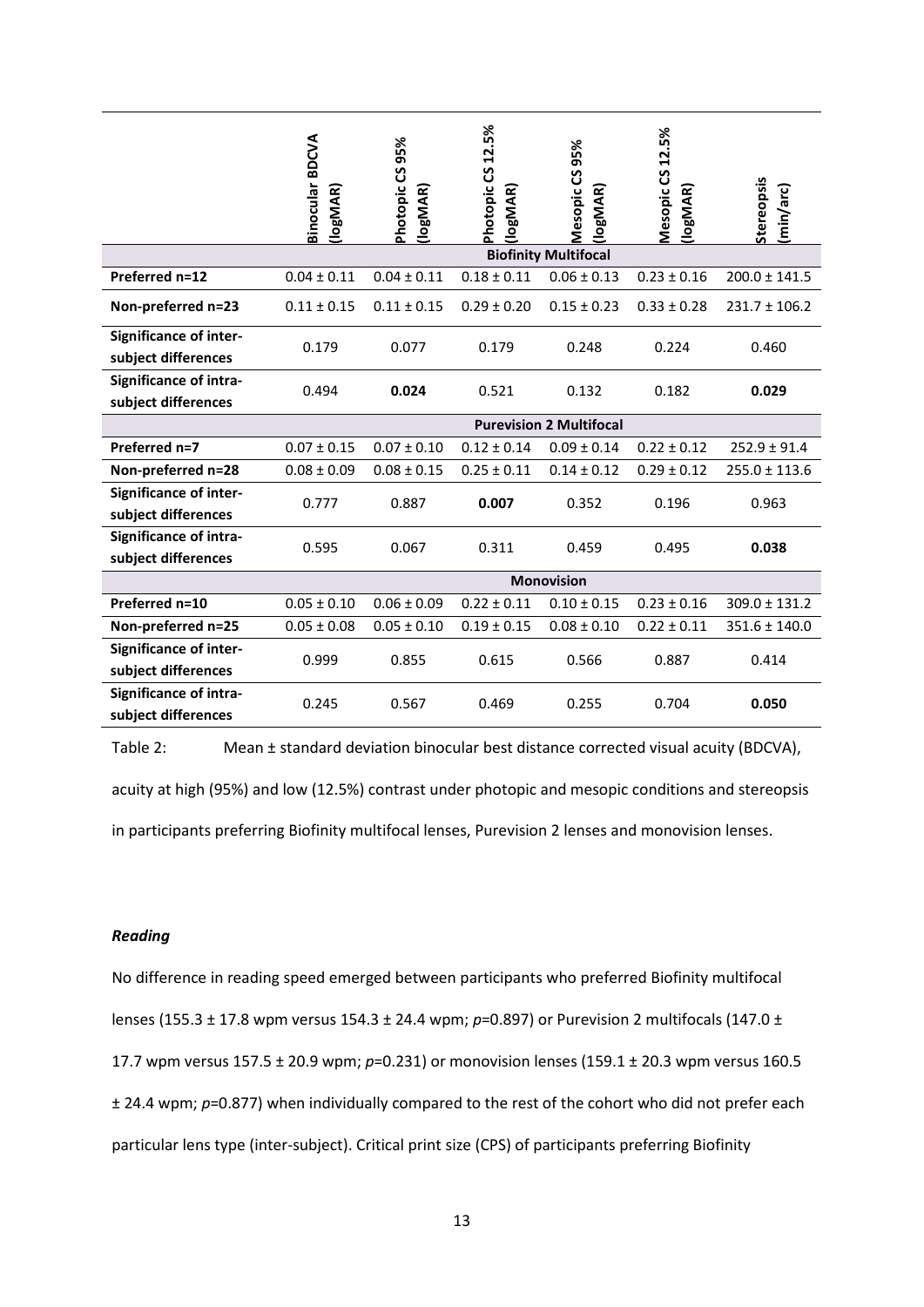multifocal lenses was significantly smaller than those who preferred the other lenses (0.13  $\pm$  0.11 logMAR versus 0.28 ± 0.15 logMAR; *p*=0.004), however the same relationship was not observed in participants who preferred the Purevision 2 (0.30  $\pm$  0.12 logMAR versus 0.30  $\pm$  0.18 logMAR; *p*=0.999) or monovision (0.22 ± 0.14 logMAR versus 0.22 ± 0.18 logMAR; *p*=0.951) lenses when individually compared to the rest of the cohort who did not prefer each particular lens type.

Considering intra-subject differences, the reading speed and CPS of participants who preferred the Biofinity multifocal (reading speed *p*=0.867; CPS *p*=0.891) or Purevision 2 multifocal (reading speed *p*=0.717; CPS *p*=0.074) or monovision lenses (reading speed *p*=0.202; CPS *p*=0.272) was not significantly different to the results attained whilst each participant wore the other contact lens trialled.

#### *Subjective near evaluation*

There was no difference in NAVQ rating (34.0 ± 16.7 versus 42.9 ± 16.8; *p*=0.146), iPhone image clarity (7.8 ± 1.7 versus 7.3 ± 2.6; *p*=0.496) or the distance at which the iPhone was held (39.6 ± 7.5 cm versus 39.3 ± 5.9 cm; *p*=0.890) between participants who preferred Biofinity lenses to those who did not (inter-subject). Considering the participants who preferred the Purevision 2 multifocal, there was also no difference in NAVQ rating of near performance (36.2 ± 16.3 versus 43.3 ± 24.7; *p*=0.477), iPhone image clarity (7.6  $\pm$  2.5 versus 6.4  $\pm$  2.5;  $p=0.273$ ) or the distance at which the iPhone was held (39.9 ± 7.1 cm versus 39.3 ± 6.3 cm; *p*=0.826) between those preferring this lens type and those who did not. Additionally, there was no difference in NAVQ rating of near performance (39.9 ± 16.5 versus 46.0 ± 19.3; *p*=0.387), iPhone image clarity (8.0 ± 1.5 versus 7.1 ± 2.2; *p*=0.256) or the distance at which the iPhone was held (38.5 ± 4.7 versus 39.7 ± 7.0; *p*=0.617) between those preferring monovision to those who did not.

Intra-subject comparison revealed no significant difference in NAVQ rating amongst participants who preferred Biofinity multifocal lenses ( $p=0.534$ ) or Purevision 2 lenses ( $p=0.873$ ) or monovision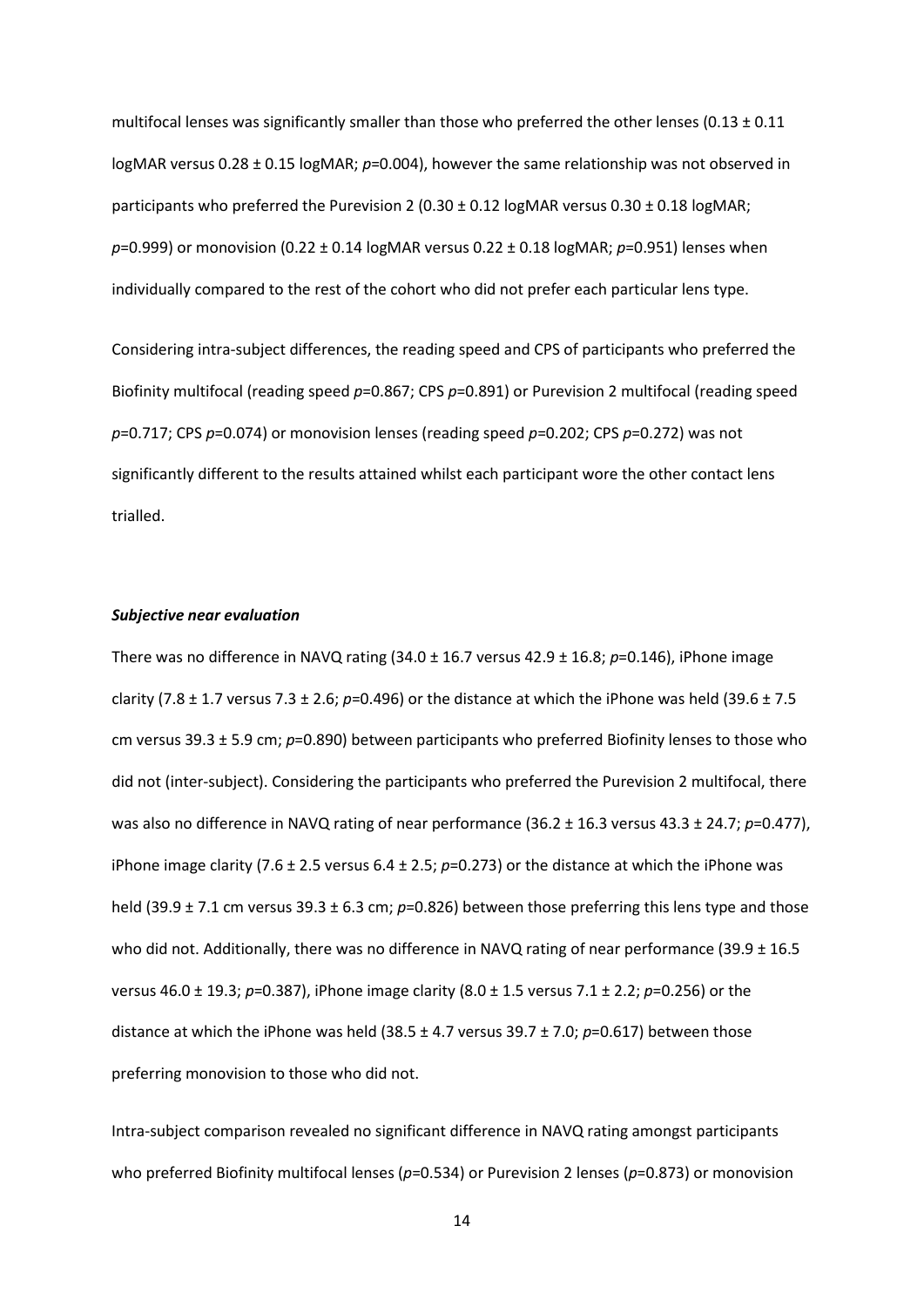lenses (*p*=0.272) when compared to the results attained when the same participants wore the other lenses trialled (intra-subject). No significant difference in iPhone image quality was reported amongst participants who preferred Purevision 2 (*p*=0.276) or monovision lenses (*p*=0.459), however iPhone image clarity reported by participants who preferred the Biofinity multifocal lenses was superior to the level attained when the same participants wore monovision lenses (p=0.025).

# *Defocus Curves*

Participants who preferred Biofinity multifocal lenses did not demonstrate significantly different defocus curve profiles to participants who preferred the other lens types (F=1.246, *p*=0.272; intersubject) and no interaction was present with the level of defocus (F=0.475, *p*=0.915). Participants who preferred Purevision 2 multifocal lenses also had similar defocus curve profiles to participants who preferred the other lens types (F=0.259, p=0.720), and no interaction existed with the level of defocus (F=0.471, *p*=0.940). However, participants who preferred monovision lenses had significantly different defocus curve profiles to the remaining cohort when they wore monovision lenses (F=4.102, *p*=0.001; Figure 2), and an interaction was present with the level of defocus (F=2.127, *p*=0.012).

No significant intra-subject differences emerged based on the defocus curve profile or level of defocus attained whilst each participant wore their favourite lens type when compared to when they wore the other lens types (Biofinity multifocals: defocus curve profile F=1.418, *p*=0.280, level of defocus F=1.254, *p*=0.200; Purevision 2 multifocal: defocus curve profile F=2.719, *p*=0.088, level of defocus F=1.312, *p*=0.147; monovision lenses: defocus curve profile F=0.426, *p*=0.659, level of defocus F=1.428, *p*=0.088).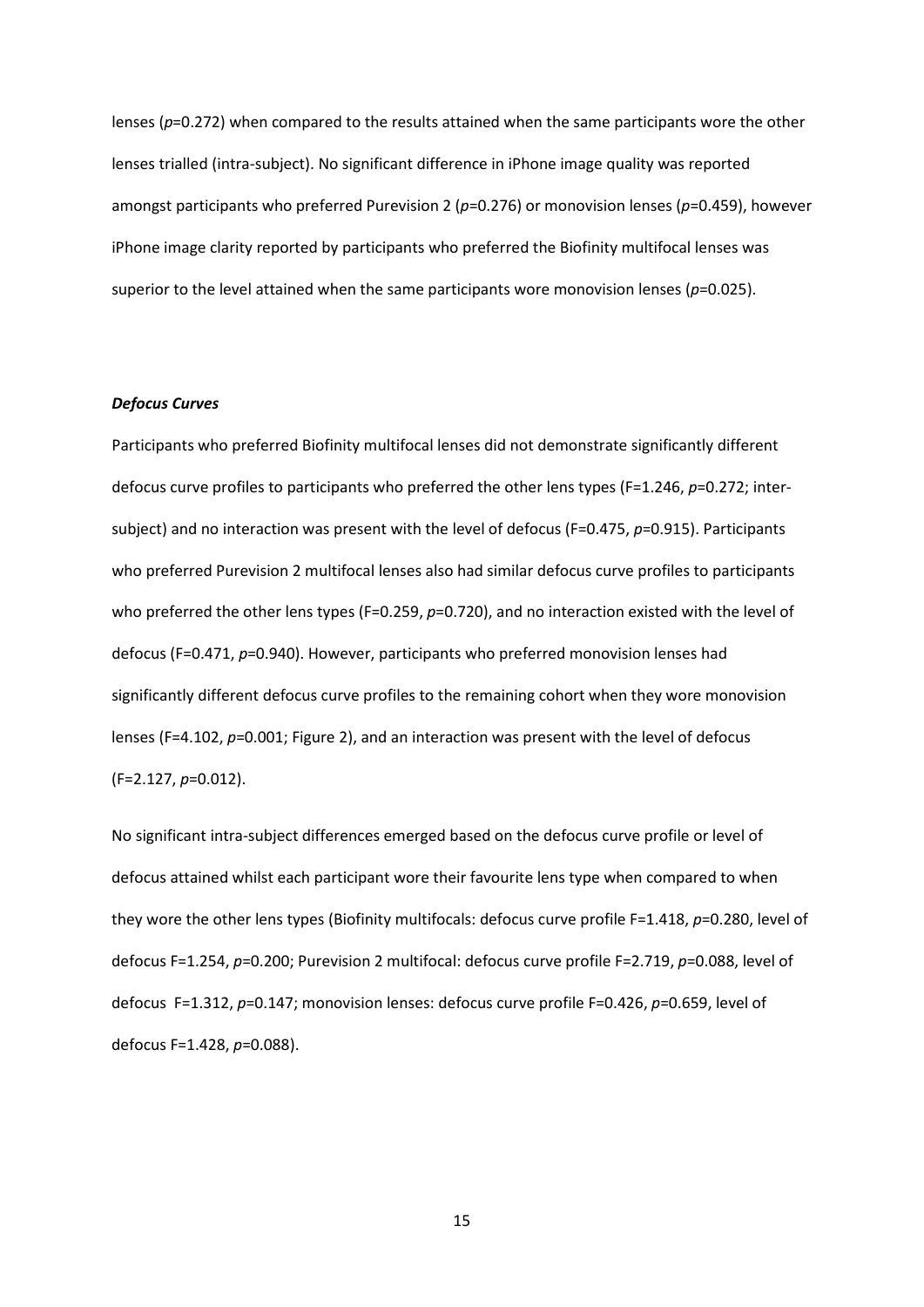

**Figure 2:** Mean binocular defocus curve profile with randomised logMAR high contrast letter sequences and lens presentation of participants who preferred monovision lenses (black circles; n=10) compared to the participants who did not prefer monovision lenses (red triangles; n=25) with 1 standard deviation error bars.

# *Stereopsis*

Stereoacuity was not statistically different in participants preferring one contact lens type when compared to participants who preferred the other contact lens types (inter-subject - Table 2). As expected, stereoacuity was significantly worse in monovision lenses when compared to the multifocal lenses (intra-subject - Table 2).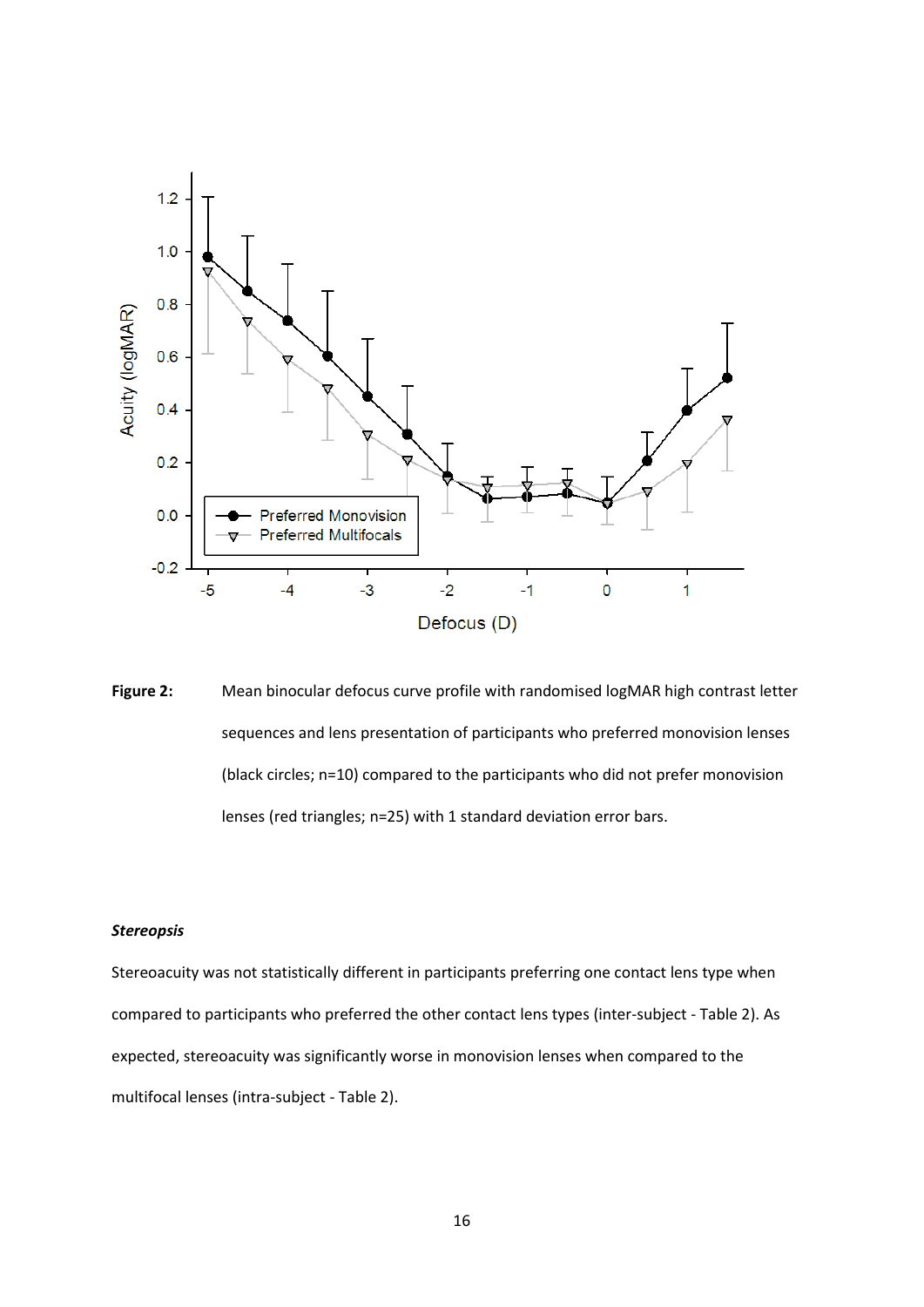### *Halometry*

Halo size and angle of eccentricity were not significantly dependent on the preference of Biofinity multifocal lenses (halo size F=0.817, *p*=0.373; eccentricity F=0.707, *p*=0.666) or Purevision 2 multifocal lenses (halo size F=0.312, *p*=0.580; eccentricity F=0.795, *p*=0.592) when individually compared to the remaining cohort (inter-subject). Similarly, halo size was not significantly different in participants who preferred monovision lenses (F=1.556, *p*=0.221), however an interaction with the angle of eccentricity emerged when compared to the remaining cohort who did not prefer monovision lenses (F=2.761, *p*=0.011).

No significant intra-subject differences emerged based on the halo size or angle of eccentricity whilst each participant wore their favourite lens type when compared to when they wore the other lens types (Biofinity multifocals: halo size F=0.195, *p*=0.824, eccentricity F=1.117, *p*=0.347; Purevision 2 multifocals: halo size F=2.186, *p*=0.155, eccentricity F = 0.894, *p*=0.568; monovision lenses: halo size F=1.490, *p*=0.252, eccentricity F=1.589, *p*=0.091).

#### *Pupil size and decentration*

Pupil size and centration in the dominant and non-dominant eye were not statistically different in participants preferring one lens type compared to the participants who preferred other lens types (inter-subject - Table 3). Intrasubject comparison revealed no significant differences between pupil size and decentration relative to the visual axis in the dominant and non-dominant eye in participants wearing their favourite lens type compared to when they wore the other lens types (Table 3). This was also the case if decentration direction rather than just magnitude was taken into account.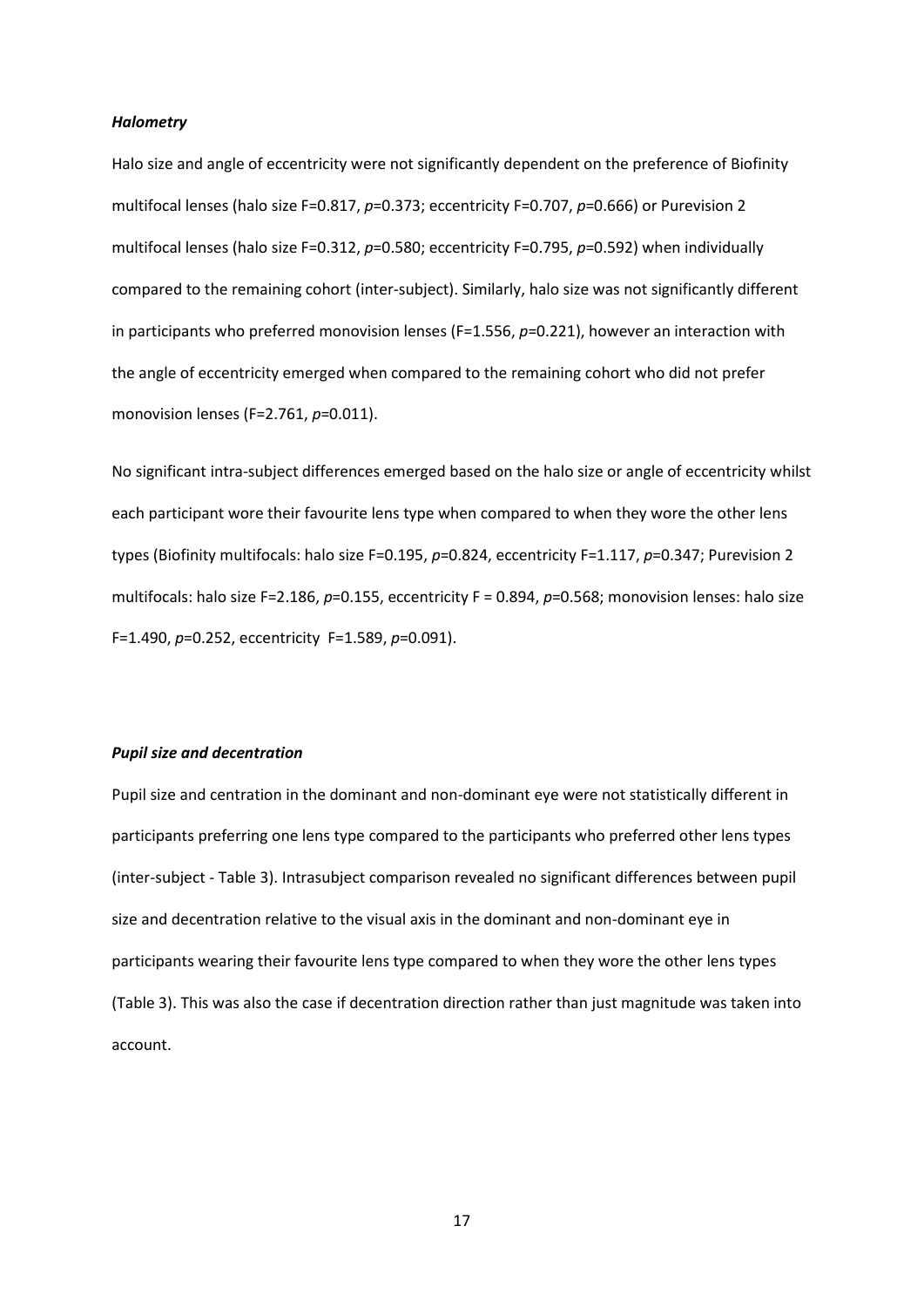|                                           |                                | <b>Pupil Size</b>   | <b>Pupil decentration</b> |                     |  |  |
|-------------------------------------------|--------------------------------|---------------------|---------------------------|---------------------|--|--|
|                                           | <b>Dominant</b>                | <b>Non-Dominant</b> | <b>Dominant</b>           | <b>Non-Dominant</b> |  |  |
|                                           | <b>Biofinity Multifocal</b>    |                     |                           |                     |  |  |
| Preferred n=12                            | $4.6 \pm 0.9$                  | $4.6 \pm 0.9$       | $0.4 \pm 0.2$             | $0.3 \pm 0.1$       |  |  |
| Non-preferred n=23                        | $4.7 \pm 1.1$                  | $4.7 \pm 1.1$       | $0.4 \pm 0.2$             | $0.3 \pm 0.2$       |  |  |
| Significance of inter-subject differences | 0.779                          | 0.897               | 0.786                     | 0.960               |  |  |
| Significance of intra-subject differences | 0.717                          | 0.999               | 0.178                     | 0.529               |  |  |
|                                           | <b>Purevision 2 Multifocal</b> |                     |                           |                     |  |  |
| Preferred n=7                             | $5.3 \pm 1.0$                  | $5.1 \pm 1.0$       | $0.5 \pm 0.1$             | $0.3 \pm 0.2$       |  |  |
| Non-preferred n=28                        | $5.1 \pm 0.8$                  | $4.9 \pm 0.8$       | $0.4 \pm 0.2$             | $0.3 \pm 0.2$       |  |  |
| Significance of inter-subject differences | 0.537                          | 0.641               | 0.632                     | 0.684               |  |  |
| Significance of intra-subject differences | 0.867                          | 0.368               | 0.867                     | 0.867               |  |  |
|                                           | <b>Monovision</b>              |                     |                           |                     |  |  |
| Preferred n=10                            | $5.0 \pm 1.0$                  | $5.0 \pm 1.3$       | $0.4 \pm 0.2$             | $0.4 \pm 0.1$       |  |  |
| Non-preferred n=25                        | $5.1 \pm 0.9$                  | $4.9 \pm 0.9$       | $0.3 \pm 0.2$             | $0.3 \pm 0.2$       |  |  |
| Significance of inter-subject differences | 0.773                          | 0.800               | 0.244                     | 0.184               |  |  |
| Significance of intra-subject differences | 0.926                          | 0.905               | 0.670                     | 0.301               |  |  |

Table 3: Mean ± standard deviation pupil size and decentration in the dominant and nondominant eye of participants preferring Biofinity multifocal lenses, Purevision 2 multifocal lenses or

monovision lenses.

## *Aberrations*

Considering ocular aberrations without a contact lens *in situ,* there was no significant difference in aberrations between those who preferred Biofinity multifocal lenses and the remaining cohort (F=0.100, *p*=0.754) and no interaction with eye dominance (F=0.414, *p*=0.524) or ocular component (F=0.531, *p*=0.591). Participants preferring Purevision 2 multifocal lenses also demonstrated no significant difference in aberrations when compared to the remaining cohort (F=0.171, *p*=0.682). No interaction was evident with eye dominance (F=0.402, p=0.531) or ocular component (F=1.022, *p*=0.366). Aberrations were not significantly different in participants who preferred monovision lenses compared with the remaining cohort (F=0.046, p=0.831). Additionally, no interaction with eye dominance (F=0.061, *p*=0.807) or ocular component (F=0.138, *p*=0.872) was found.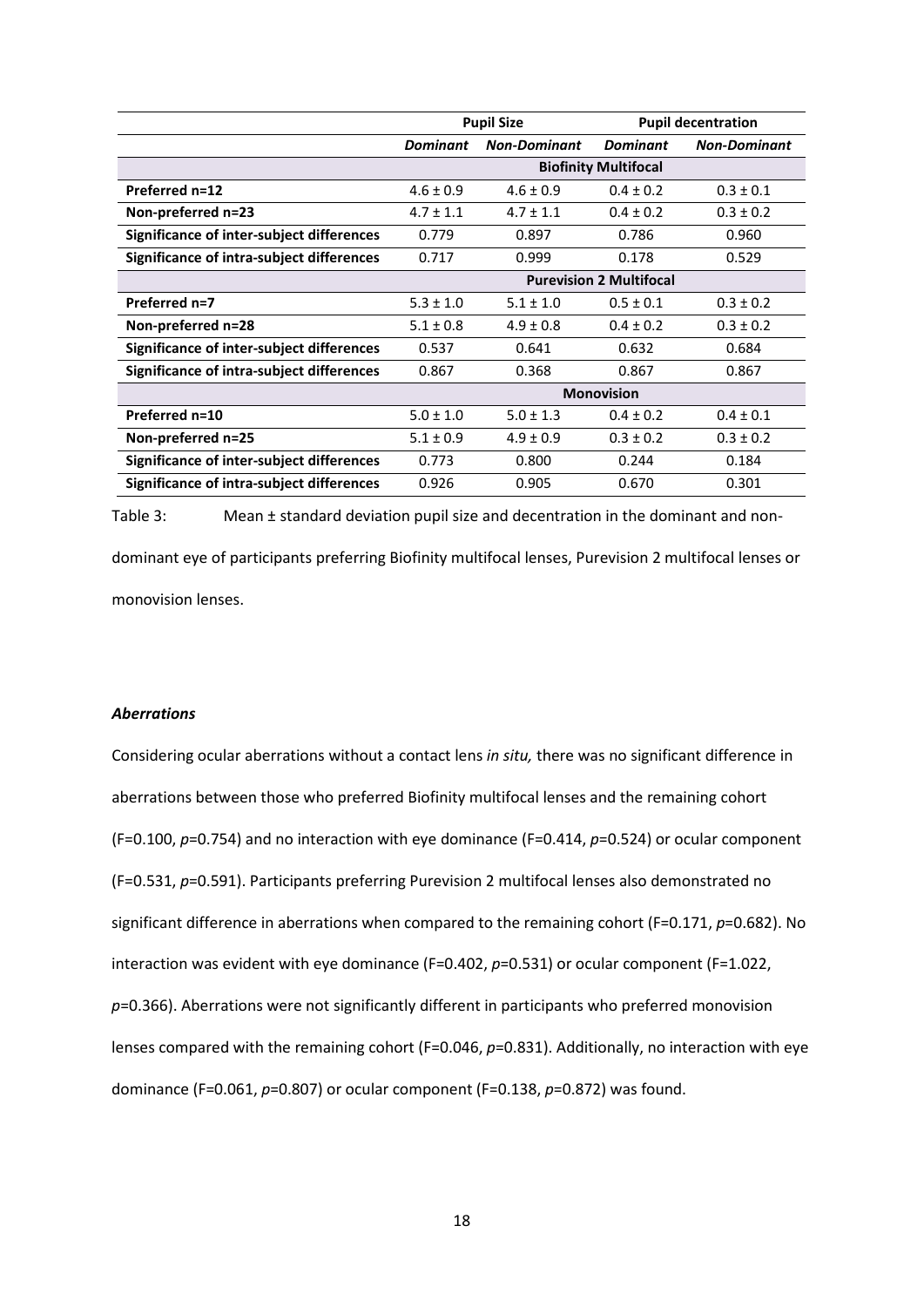Considering intra-subject differences, corneal (F=0.333, *p*=0.721), lens (F=0.684, *p*=0.607) and overall ocular aberrations (F=1.287, *p*=0.296) were not significantly different in participants who preferred Biofinity multifocal lenses compared to the results when the same participants wore the other lens types. However, an interaction emerged with ocular dominance (F=5.124, *p*=0.015) and overall ocular aberrations (F=3.733, *p*<0.001). Corneal aberrations (F=0.226, *p*=0.816), ocular dominance (F=0.081, *p*=0.922) and overall ocular aberrations (F=1.341, *p*=0.284) were not significantly different in participants who preferred Purevision 2 multifocal lenses compared to the results when the same participants wore the other lens types, but an interaction with overall ocular aberrations was present (F=2.723, p<0.001). Corneal aberrations (F = 0.246, p = 0.784), ocular dominance (F = 1.309, p = 0.295) and overall ocular aberrations (F = 0.954, p = 0.445) were not significantly different in participants who preferred monovision lenses compared to the results when the same participants wore the other lens types, but an interaction with overall ocular aberrations was present (F=2.810, *p*=0.009).

### *Ocular physiology*

Bulbar hyperaemia, limbal hyperaemia, palpebral hyperaemia and fluorescein corneal staining were not statistically different amongst participants who preferred one lens type compared to the remaining cohort (inter-subject - Table 4). Additionally, no intra-subject differences were evident (Table 4).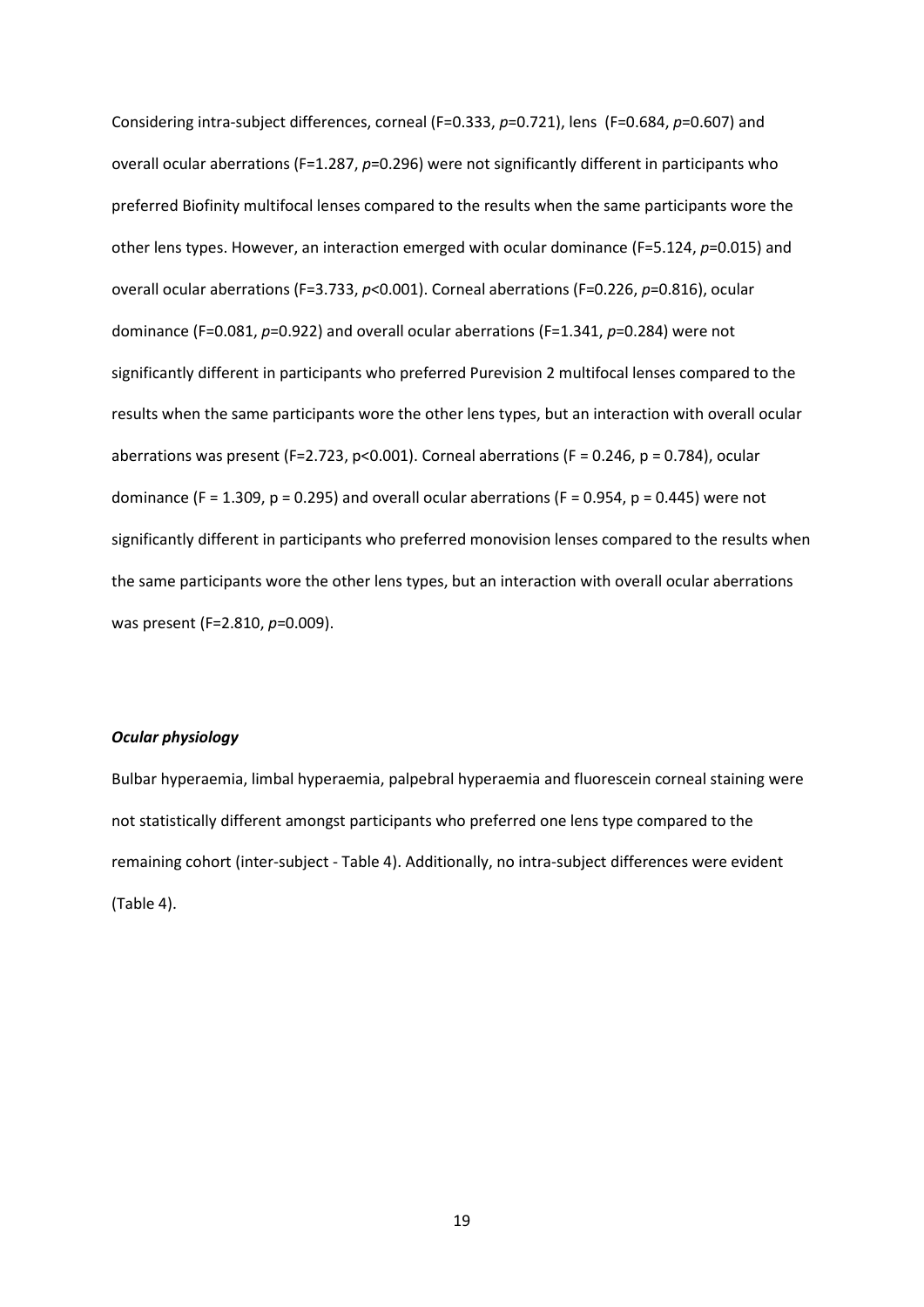|                                           | <b>Bulbar</b>                  | Limbal        | Palpebral     | Corneal         |  |  |
|-------------------------------------------|--------------------------------|---------------|---------------|-----------------|--|--|
|                                           | <b>Hyperaemia</b>              | Hyperaemia    | Hyperaemia    | <b>Staining</b> |  |  |
|                                           | <b>Biofinity Multifocal</b>    |               |               |                 |  |  |
| Preferred n=12                            | $2.2 \pm 0.8$                  | $1.8 \pm 0.7$ | $1.6 \pm 0.8$ | $0.0 \pm 0.0$   |  |  |
| Non-preferred n=23                        | $1.6 \pm 1.4$                  | $1.5 \pm 1.2$ | $1.3 \pm 1.1$ | $0.1 \pm 0.3$   |  |  |
| Significance of inter-subject differences | 0.217                          | 0.356         | 0.520         | 0.202           |  |  |
| Significance of intra-subject differences | 0.206                          | 0.733         | 0.273         | 0.368           |  |  |
|                                           | <b>Purevision 2 Multifocal</b> |               |               |                 |  |  |
| Preferred n=7                             | $1.6 \pm 1.0$                  | $1.6 \pm 1.0$ | $1.7 \pm 0.8$ | $0.1 \pm 0.4$   |  |  |
| Non-preferred n=28                        | $2.4 \pm 1.0$                  | $2.3 \pm 1.2$ | $2.1 \pm 0.9$ | $0.1 \pm 0.3$   |  |  |
| Significance of inter-subject differences | 0.058                          | 0.169         | 0.285         | 0.789           |  |  |
| Significance of intra-subject differences | 0.293                          | 0.387         | 0.080         | 0.368           |  |  |
|                                           | <b>Monovision</b>              |               |               |                 |  |  |
| Preferred n=10                            | $2.7 \pm 1.1$                  | $2.3 \pm 0.9$ | $2.2 \pm 1.0$ | $0.3 \pm 0.5$   |  |  |
| Non-preferred n=25                        | $2.2 \pm 1.4$                  | $2.0 \pm 1.4$ | $1.8 \pm 1.2$ | $0.2 \pm 0.4$   |  |  |
| Significance of inter-subject differences | 0.346                          | 0.528         | 0.306         | 0.364           |  |  |
| Significance of intra-subject differences | 0.074                          | 0.061         | 0.195         | 0.174           |  |  |

Table 4: Mean ± standard deviation bulbar hyperaemia, limbal hyperaemia, palpebral

redness and fluorescein corneal staining grading (Efron scale) of participants preferring Biofinity

multifocal lenses, Purevision 2 multifocal lenses or monovision lenses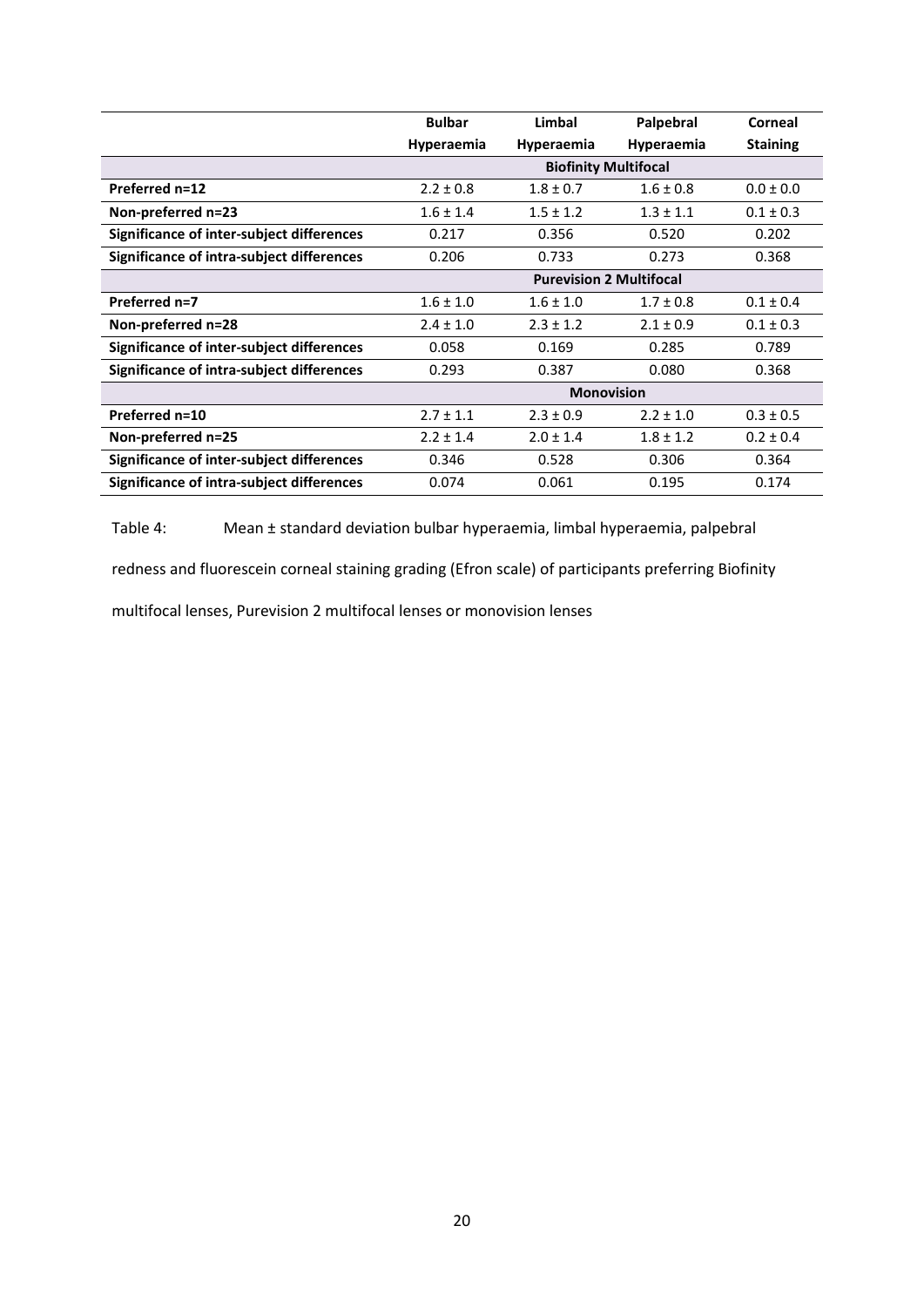#### **Discussion**

The current investigation is the first double-masked randomised controlled crossover trial to examine whether it is possible to predict the success of fitting a range of modern silicone-hydrogel presbyopic contact lenses using a range of clinical and non-clinical indicators. While there was no wash-out period between lens designs, the four weeks of wear before clinical assessment of each design should have been more than adequate to negate the effect of any previous contact lens wear on ocular physiology.

Clinical measurement of ocular aberrations prior to lens insertion were not predictive of lens preference after 4 weeks of wear of a range of designs, however, a large variation in ocular aberrations between individuals was evident, as reported previously [23,24]. Indeed, the variation in ocular aberrations between individuals largely masked the differences in optics induced whilst the presbyopic contact lenses were *in situ* and therefore may explain why no lens design preference was evident.

The range of pupil size, task distance and ageing [25-27] significantly impact the area of the contact lens optic exposed and therefore influence the visual performance of multifocal contact lens designs, however pupil size and pupil centration were found to be independent of overall lens preference in the current study. Additionally, pupil size and centration with each contact lens *in situ* was not related to lens preference. Therefore aberrometry and pupil metrics appear to provide poor indicators of current presbyopic contact lens success. However, the aberrometer measures pupil size with infrared light and fixation of an illuminated target was require, which may not be indicative of the typical pupil size of an individual. Soft contact lens centration is normally considered compared to the limbus rather than the pupil and pupil decentration relative to the visual axis may not be strongly associated with the former.

Considering participant lifestyle, contact lens preference was not dependent on whether participants frequently drove, used a computer, cooked, shopped, used a mobile phone, watched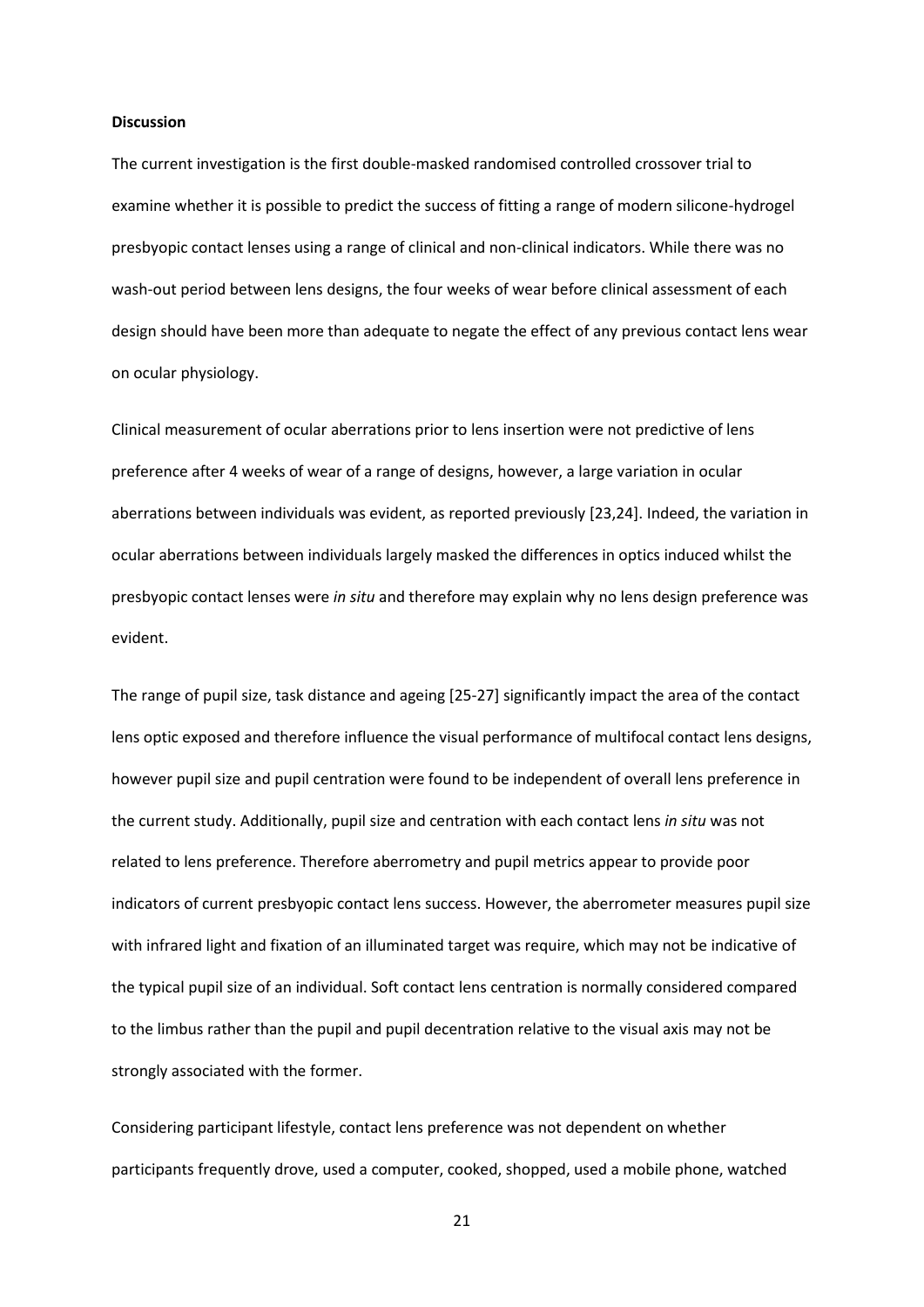movies, drove at night or spent time working and reading at near. In accordance with the reported increase in activity of the new generation of presbyopic individuals [1], it was not possible to group participants with regard to whether they mostly partook in distance, intermediate or near orientated activities. Indeed, the initial questionnaire elicited the primary aim of many participants was to be able to drive during the day and night, use a computer and use a mobile phone without the aid of glasses, indicating that having clear vision for distance, intermediate and at near whilst wearing presbyopic contact lenses was a priority. This desire for clear vision without spectacles for a wide range of task with varying visual demands meant it was unlikely that lens preference would align with the lens designs' balance of light split between distance, intermediate and near zones.

Poor subjective visual satisfaction due to visual fluctuations, inadequate visual quality, halos and ghosting are commonly cited as reasons for presbyopic contact lens rejection [4,28]. Indeed, a trend emerged in the present investigation for some multifocal lens type preference to align with the lens offering the best distance visual acuity after 4 weeks of wear. Participants who preferred PureVision 2 lenses achieved significantly better low contrast visual acuity under photopic conditions than the other participants wearing PureVision 2 lenses, indicating lens performance at low contrast may be an important factor in determining lens success. Furthermore, participants who preferred Biofinity multifocal lenses achieved significantly better high contrast distance visual acuity under photopic conditions than attained wearing the other lens types trialled. Additionally, participants who preferred the Biofinity multifocal lenses reported superior iPhone image clarity wearing the Biofinity lenses when compared to the monovision lenses. Therefore the quality of photopic visual acuity at distance and near, once lenses are worn, appears to be useful clinical indicators of multifocal contact lens success. However, significant differences were not evident for participants who preferred the other lenses trialled and no differences emerged based on NAVQ rating or reading speed, suggesting other factors may be important for overall participant satisfaction. There is some controversy as to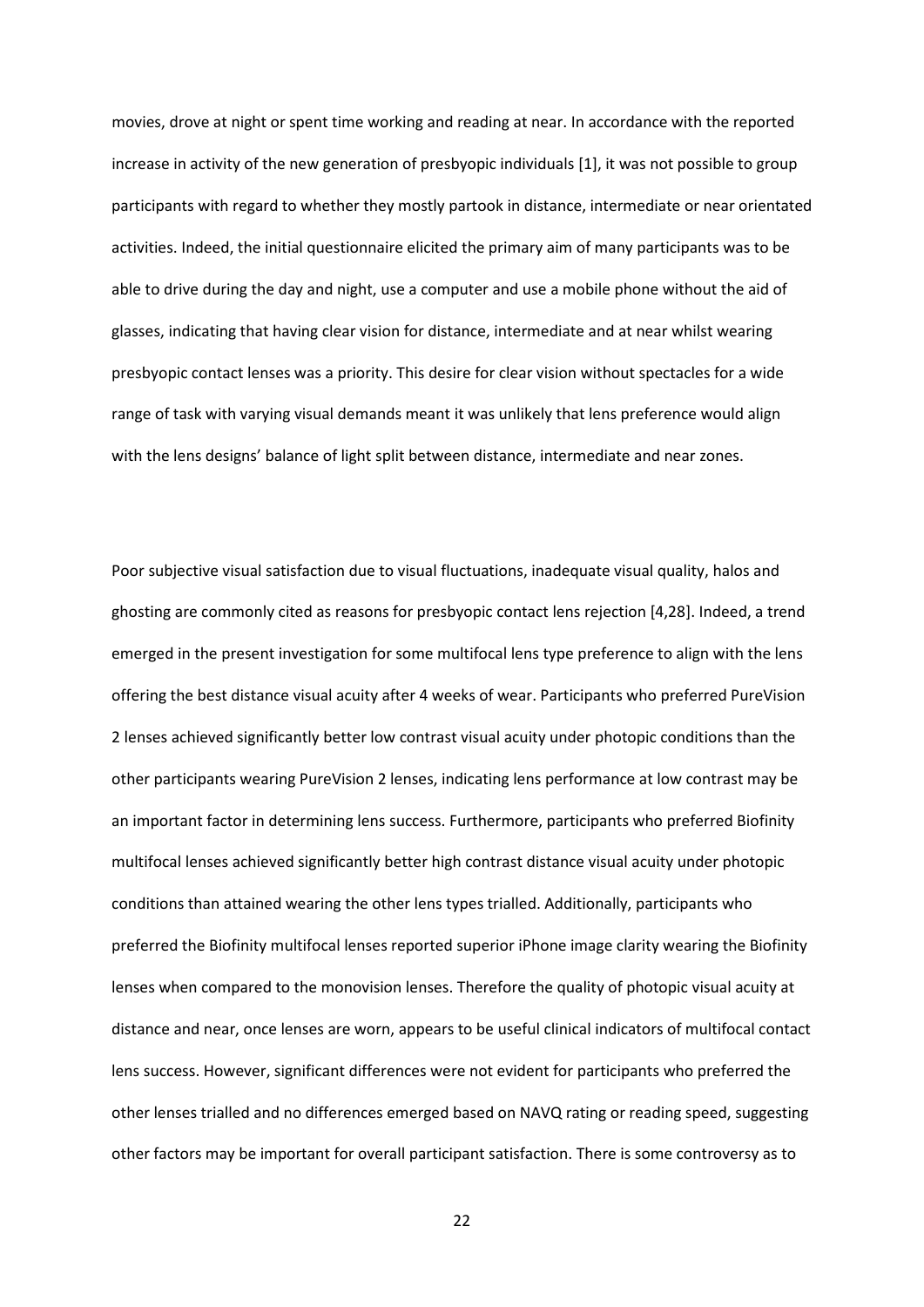whether visual acuity achieved in multifocal lenses typically improves with adaptation; Papas et al[4] found improvements over the first 4 days wear in near acuity and range of clear vision; Woods et al[27] highlighted subjective comfort and visual satisfactions over 2 weeks of wear, but did not analyse objective changes over this time period; Fernandes et al[29] showed an improvement in high and low contrast distance and near visual acuity (only for the nondominant eye in distance visual acuity) with a multifocal lens design but not monovision after 15 days; and Sheedy et al found improvements in task performance over 8 weeks of bifocal contact lens wear, but not in clinical measures of visual acuity and stereoacuity; therefore visual acuity measurements obtained after initial fitting may provide practitioners with a poor indicator of future contact lens success.

Driving at night is commonly reported as one of the most challenging activities to perform whilst wearing presbyopic contact lenses [31,32,28]. The current study found lens preference was not dependent on participation in night driving, which corresponded with the lack of relationship between lens preference and subjective halo size or mesopic visual acuity at high and low contrast recorded clinically. However, the current cohort only reported driving at night occasionally in general, therefore visual performance whilst undertaking other activities may have been more influential in the decision of lens preference. Nevertheless, whether a patient frequently drives at night should still be an important consideration when discussing presbyopic contact lens options with a patient because it is likely visual acuity attained wearing lens designs with abrupt discontinuities between optic zones will be degraded due to glare [33].

Within a similar age group (41 to 64 years), Richdale *et al.* [9] found 76% of participants preferred Bausch and Lomb SofLens multifocal lenses (aspheric centre-near design) to monovision (SofLens 59) lenses. Richdale and colleagues hypothesised the disparity in lens preference may be due to the comparable visual acuity and superior stereoacuity afforded by multifocal lenses. The present investigation confirmed stereoacuity was significantly better in multifocal lenses compared to monovision lenses, however monovision lenses were more commonly preferred than some of the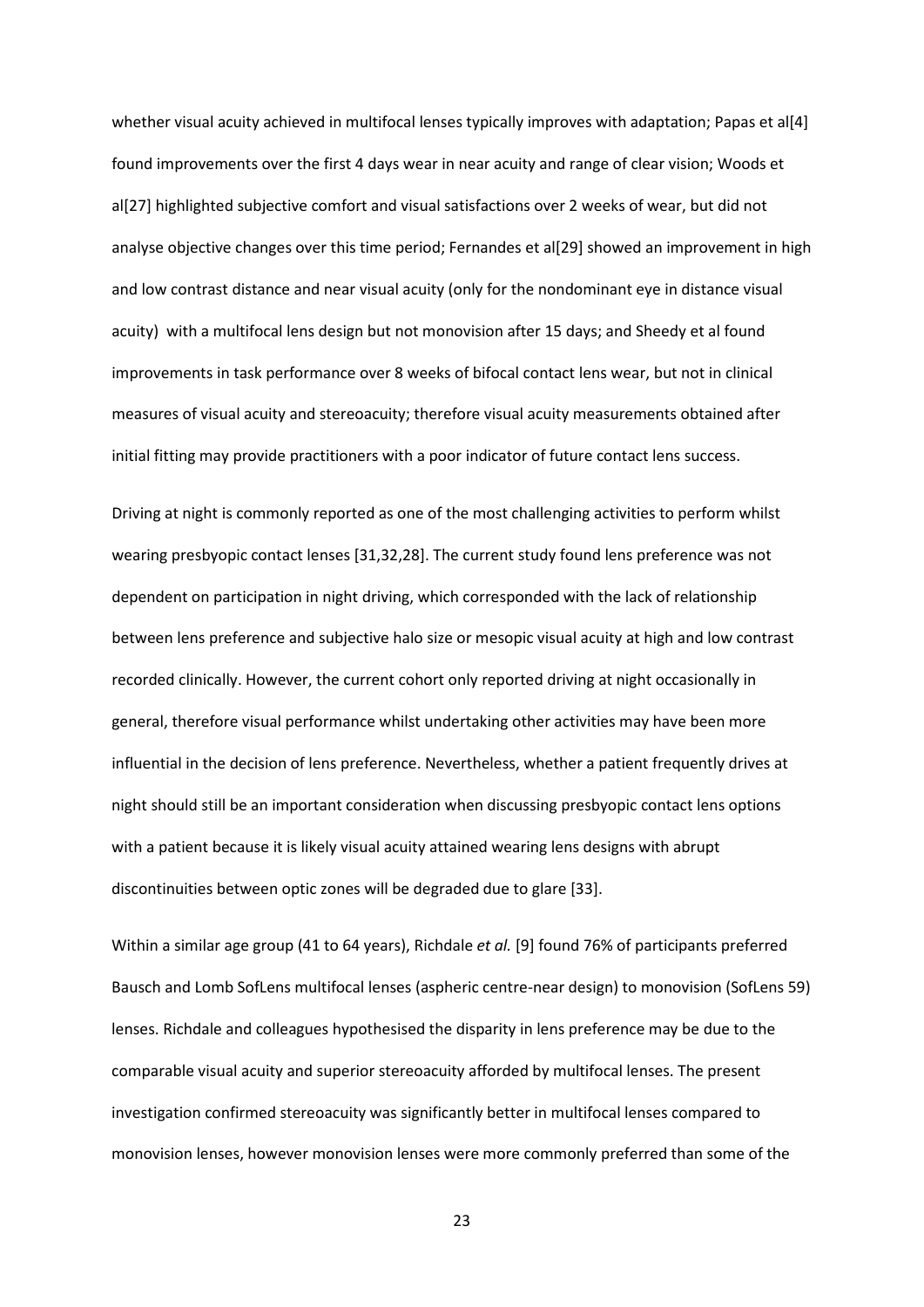centre-near multifocal lenses trialled. Participants preferring monovision lenses also attained worse visual acuity across a range of distances than the remaining participants achieved wearing monovision lenses. Therefore it is feasible lens preference may have been driven by parameters which were not measured by this study, such as visual comfort with monocular suppression in single vision lenses compared to simultaneous vision in multifocal lenses. It would be interesting to followup a cohort wearing each of these lens types longitudinally to monitor long-term satisfaction and modality of wear, particularly as the reading add power increases, the refractive disparity between eyes increases and the depth of focus provided by monovision contact lenses reduces. Indeed, the current investigation found older individuals (62.8 ± 3.9 years) preferred Air Optix Aqua centre-near lenses to monovision lenses (51.0  $\pm$  6.7 years). A previously reported comparison after 6 months wear of Acuvue bifocal contact lenses and 6 months wear of Acuvue single vision lenses found no difference in subjective or objective tear film results or the changes in ocular physiology, though lens crossover was not employed [34]. The current study also found ocular physiology was not dependent on lens preference and each lens had minimal impact on the ocular surface, therefore the lens thickness profile is unlikely to provide a useful indicator for presbyopic lens success.

In conclusion, participant lifestyle and personality, ocular optics, contact lens visual performance and ocular physiology provided poor indication of the preferred lens type between monovision and the four silicone hydrogel multifocal lens designs after four weeks of wear. This may be due to the wide range of task visual demands of presbyopes along with the minimal difference between current multifocal contact lens designs when combined with an individual's natural optical aberrations [35].

**Disclosure:** The authors report no conflicts of interest and have no proprietary interest in any of the materials mentioned in this article.

**Acknowledgments:** No financial assistance was obtained for this study.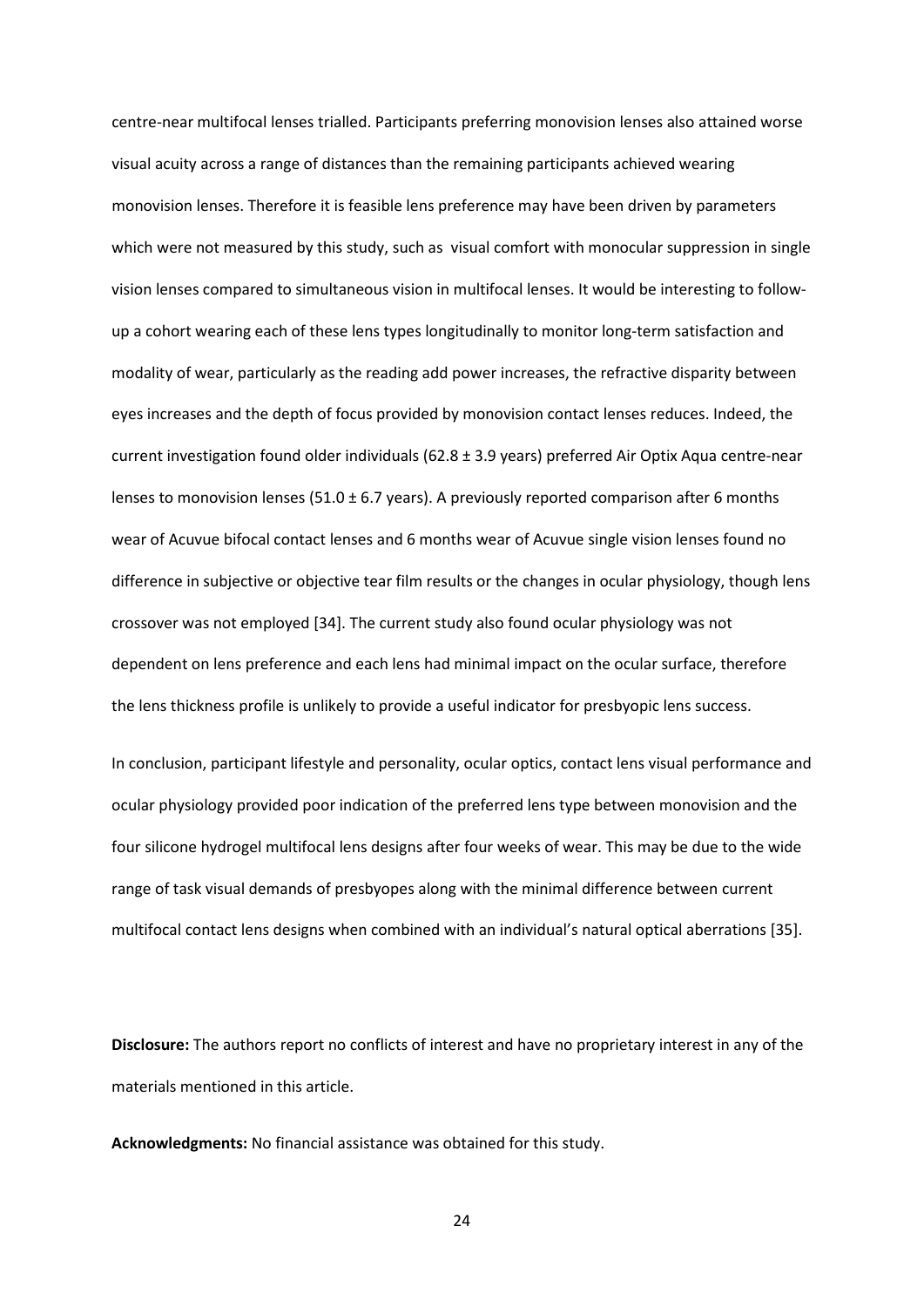#### **References**

- [1] Gifford P, Cannon T, Lee C, Lee D, Lee HF, Swarbrick HA. Ocular aberrations and visual function with multifocal versus single vision soft contact lenses. Cont Lens Anterior Eye. 2013;36:66-73.
- [2] Morgan PB, Efron N, Woods CA, The international contact lens prescribing survey C. An international survey of contact lens prescribing for presbyopia. Clin Exp Optom. 2011;94:87-92.
- [3] Woods J, Woods CA, Fonn D. Early Symptomatic Presbyopes—What Correction Modality Works Best? Eye Contact Lens. 2009;35:221-6.
- [4] Papas EB, Decenzo-Verbeten T, Fonn D, Holden BA, Kollbaum PS, Situ P, et al. Utility of shortterm evaluation of presbyopic contact lens performance. Eye Contact Lens. 2009;35:144-8.
- [5] Plainis S, Atchison DA, Charman WN. Power Profiles of Multifocal Contact Lenses and Their Interpretation. Optom Vis Sci. 2013;90:1066-77.
- [6] Martin JA, Roorda A. Predicting and assessing visual performance with multizone bifocal contact lenses. Optom Vis Sci. 2003;80:812-9.
- [7] Peyre C, Fumery L, Gatinel D. Comparison of high-order optical aberrations induced by different multifocal contact lens geometries. J Fr Ophtalmol. 2005;28:599-604.
- [8] Patel S, Fakhry M, Alió JL. Objective assessment of aberrations induced by multifocal contact lenses in vivo. Eye Contact Lens. 2002;28:196-201.
- [9] Richdale K, Mitchell GL, Zadnik K. Comparison of multifocal and monovision soft contact lens corrections in patients with low-astigmatic presbyopia. Optom Vis Sci. 2006;83:266-73.
- [10] Gupta N, Naroo SA, Wolffsohn JS. Visual comparison of multifocal contact lens to monovision. Optom Vis Sci. 2009;86:E98-E105.
- [11] Du Toit R, Ferreira JT, Nel ZJ. Visual and nonvisual variables implicated in monovision wear. Optom Vis Sci. 1998;75:119-25.
- [12] Erickson DB, Erickson P. Psychological factors and sex differences in acceptance of monovision. Percept Motor Skill. 2000;91:1113-9.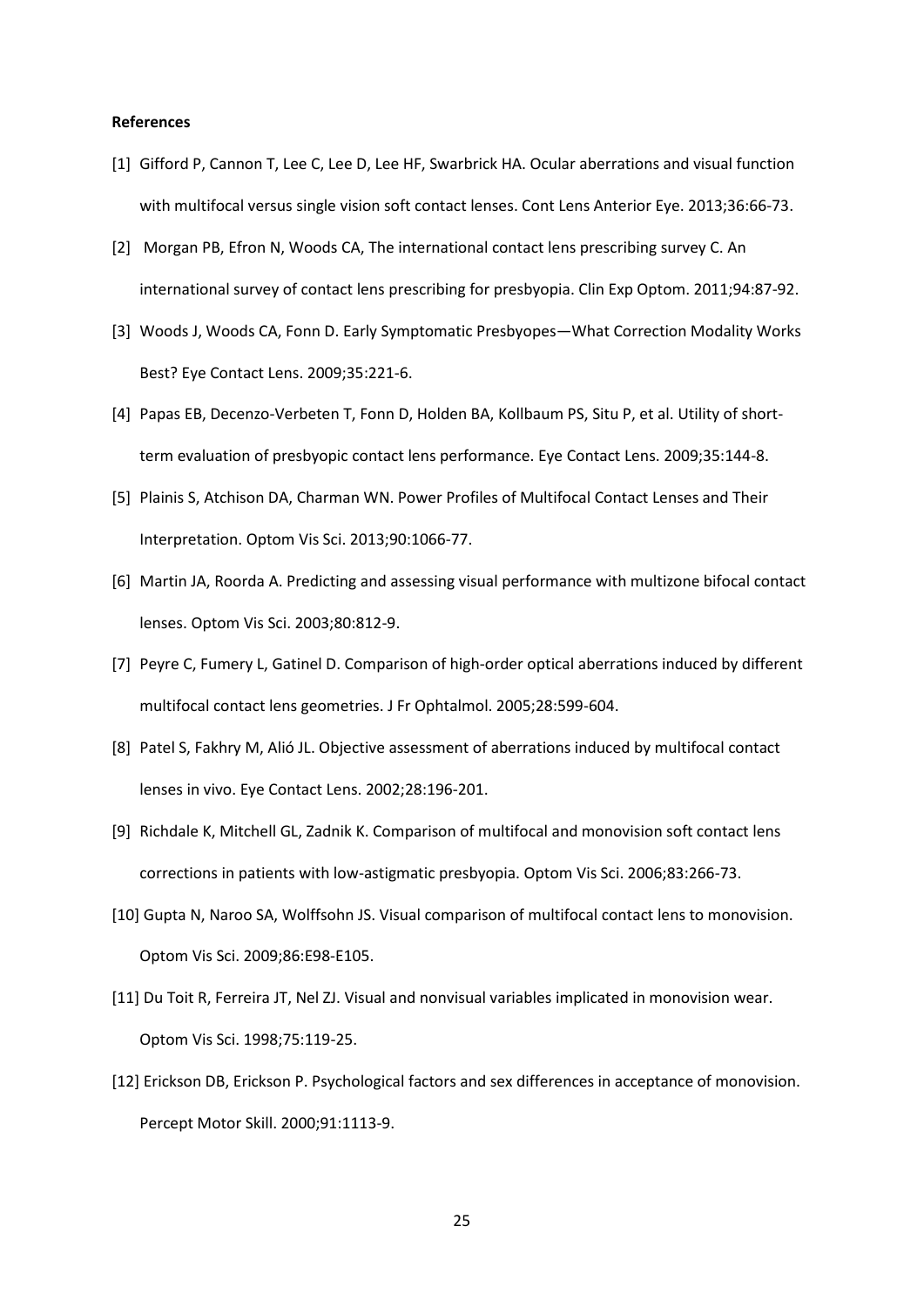- [13] Macalister GO, Woods CA. Monovision versus RGP translating bifocals. Cont Lens Anterior Eye. 1991;14:173-8.
- [14] Nichols JJ, Mitchell GL, Saracino M, Zadnik K. Reliability and Validity of Refractive Error–Specific Quality-of-Life Instruments. Arch Ophthalmol. 2003;121:1289-96.
- [15] Woods RL, Colvin CR, Vera-Diaz FA, Peli E. A relationship between tolerance of blur and personality. Invest Ophthalmol Vis Sci. 2010;51:6077-82.
- [16]du Toit R, Ferreira JT, Nel ZJ. Visual and non visual variables implicated in monovision wear. Optom Vis Sci 1998;75:119-25.
- [17] Pointer JS. Sighting versus sensory ocular dominance. J Optom. 2012;5:52-5.
- [18] Kingsnorth A, Wolffsohn JS. Mobile app reading speed test. Br J Ophthalmol. 2015; 99, 536-539.
- [19] Buckhurst PJ, Wolffsohn JS, Gupta N, Naroo SA, Davies LN, Shah S. Development of a questionnaire to assess the relative subjective benefits of presbyopia correction. J Cataract Refract Surg. 2012;38:74-9.
- [20]Gupta N, Wolffsohn JS, Naroo SN. Optimising measurement of subjective amplitude of accommodation with defocus curves. J Cataract Refract Surg 2008;34:1329-38.
- [21] Buckhurst PJ, Wolffsohn JS, Shah S, Naroo S, Davies LN. Evaluation of dysphotopsia with multifocal intraocular lenses. Invest Ophtalmol Vis Sci. 2011;52:6185.
- [22] Armstrong RA, Eperjesi F, Gilmartin B. The application of analysis of variance (ANOVA) to different experimental designs in optometry. Ophthal Physiol Opt. 2002;22:248-56.
- [23] Porter J, Guirao A, Cox IG, Williams DR. Monochromatic aberrations of the human eye in a large population. J Opt Soc Am. 2001;18:1793-803.
- [24] Artal P, Berrio E, Guirao A, Piers P. Contribution of the cornea and internal surfaces to the change of ocular aberrations with age. J Opt Soc Am. 2002;19:137-43.
- [25] Winn B, Whitaker D, Elliott DB, Phillips NJ. Factors affecting light-adapted pupil size in normal human subjects. Invest Ophthalmol Vis Sci. 1994;35:1132-7.